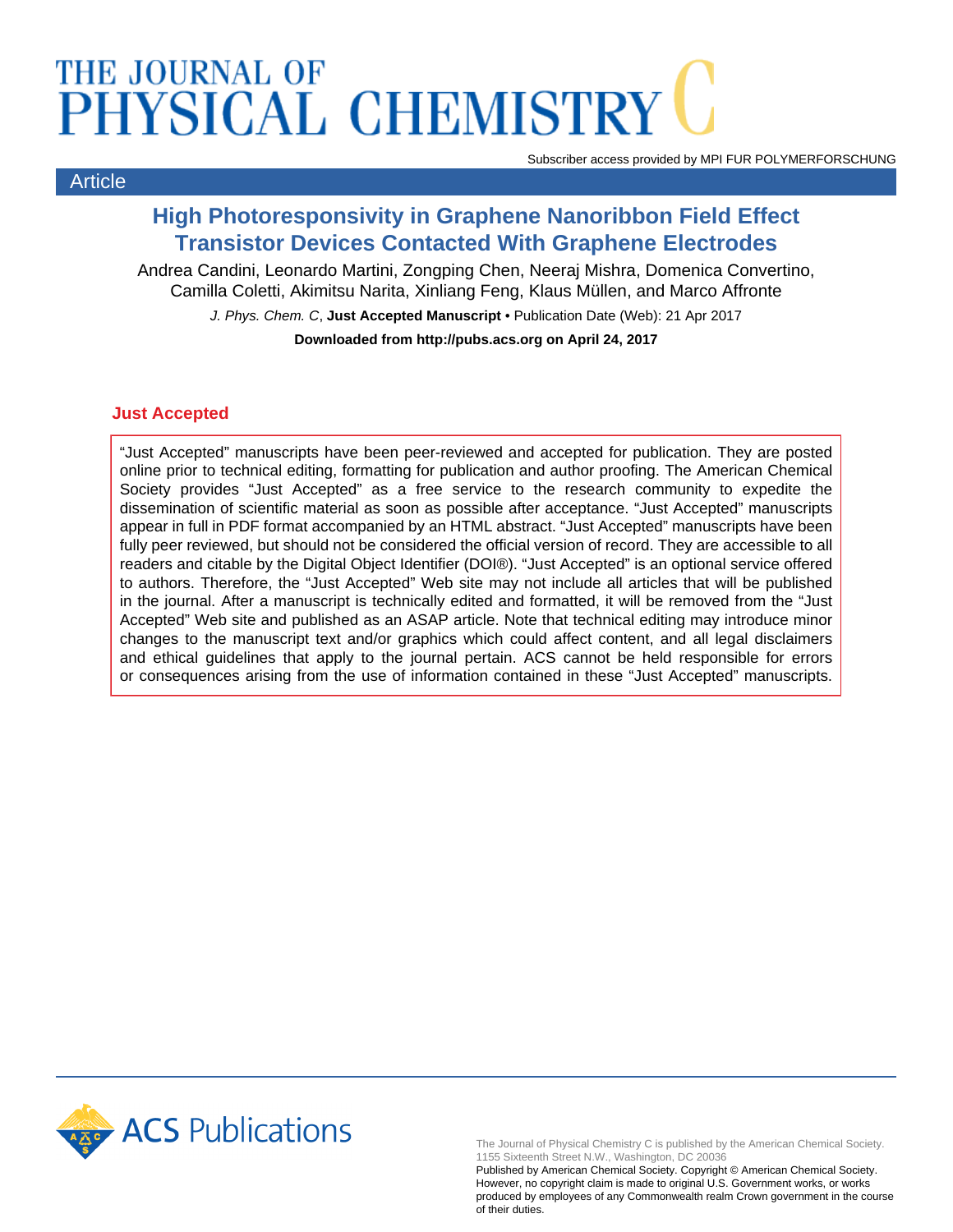#### 

# High Photoresponsivity in Graphene Nanoribbon Field Effect Transistor Devices Contacted with Graphene Electrodes

*Andrea Candini1\*, Leonardo Martini1,2, Zongping Chen3, Neeraj Mishra4 , Domenica*  Convertino<sup>4</sup>, Camilla Coletti<sup>4</sup>, Akimitsu Narita<sup>3</sup>, Xinliang Feng<sup>5</sup>, Klaus Müllen<sup>3</sup> and Marco *Affronte2,1* 

<sup>1</sup>Centro S3, Istituto Nanoscienze - CNR, via G. Campi 213/A, 41125 Modena. Italy.

<sup>2</sup>Dipartimento di Scienze Fisiche, Matematiche e Informatiche, Università di Modena e Reggio Emilia via G. Campi 213/A , 41125/A Modena. Italy.

<sup>3</sup>Max Planck Institute for Polymer Research, Ackermannweg 10, D-55128 Mainz, Germany.

<sup>4</sup>Center for Nanotechnology Innovation @ NEST, Istituto Italiano di Tecnologia, Piazza San Silvestro 12, 56127 Pisa, Italy

<sup>5</sup>Center for Advancing Electronics Dresden (cfaed) & Department of Chemistry and Food Chemistry, Technische Universität Dresden, 01062 Dresden, Germany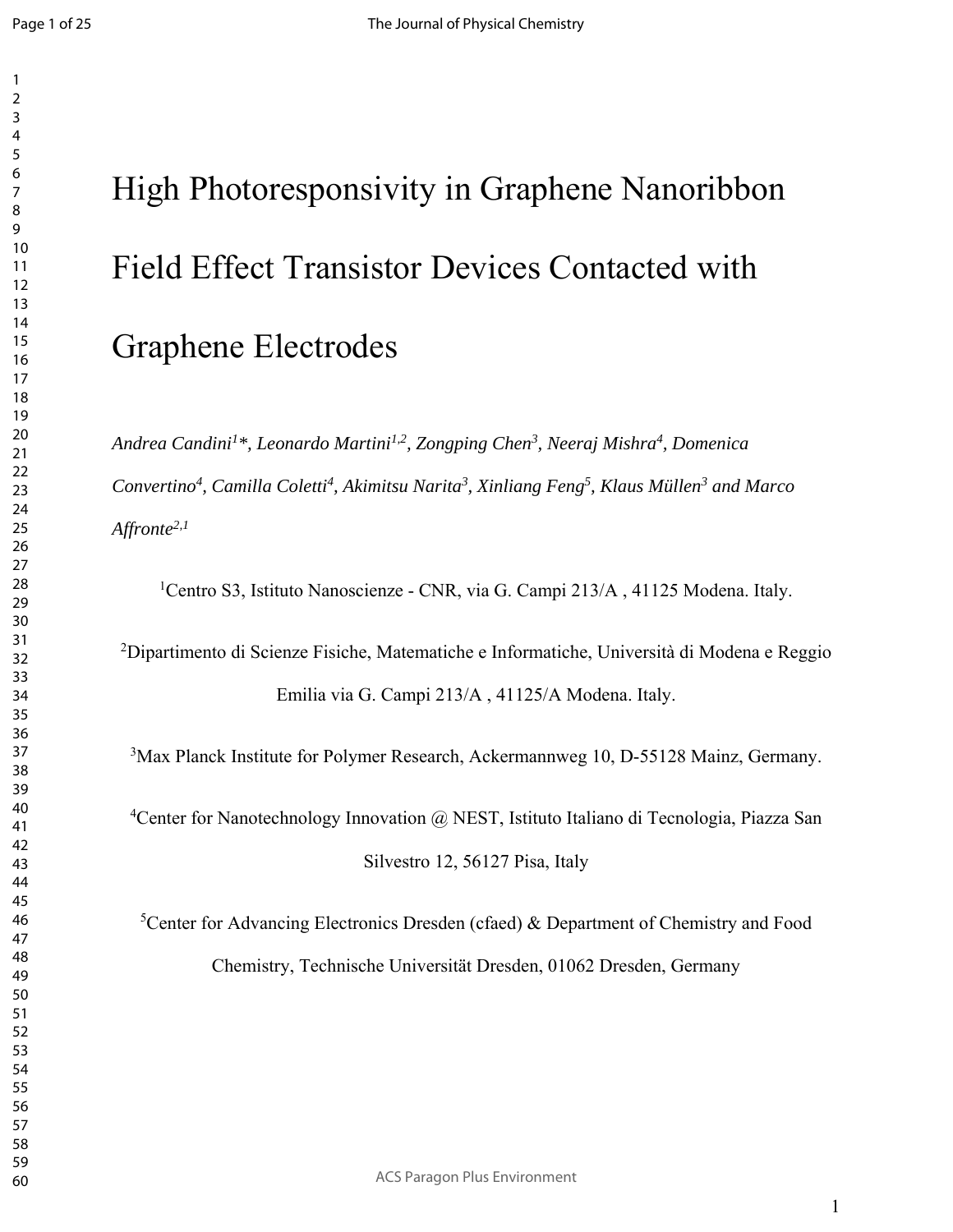KEYWORDS: graphene nanoribbons, graphene contacts, field-effect transistor, high sensitivity photodetector

#### ABSTRACT

Ultra-narrow graphene nanoribbons (GNRs) with atomically precise structures are considered a promising class of materials for the realization of optoelectronic and photonic devices with improved functionalities. Here we report the opto-electronic characterization of a field effect transistor devices made of a layer of bottom-up synthesized GNRs contacted with multilayer graphene electrodes, showing high photoresponsivity of  $5 \times 10^5$  A/W for small incident power in the visible-UV range. Our results show that combining the properties of intrinsic graphene with that of semiconducting GNRs is a viable route to realize novel devices for optoelectronic and sensing applications.

#### 1. INTRODUCTION

Graphene nanoribbons (GNRs) are narrow stripes of graphene, where quantum confinement induces a bandgap in the electronic structure, which can be precisely engineered by tailoring their size and morphology<sup>1,2</sup>. Although GNRs have been obtained by several techniques, including patterning of graphene<sup>3</sup> and unzipping of carbon nanotube<sup>4,5</sup>, only bottom-up approaches, such as surface-assisted<sup>6-9</sup> and solution-mediated<sup>10,11</sup> synthesis, offer the degree of structural control needed to determine their optical and electronic properties. Particularly appealing is their integration in optoelectronics devices<sup>12</sup>, to fully exploit the presence of a direct bandgap. In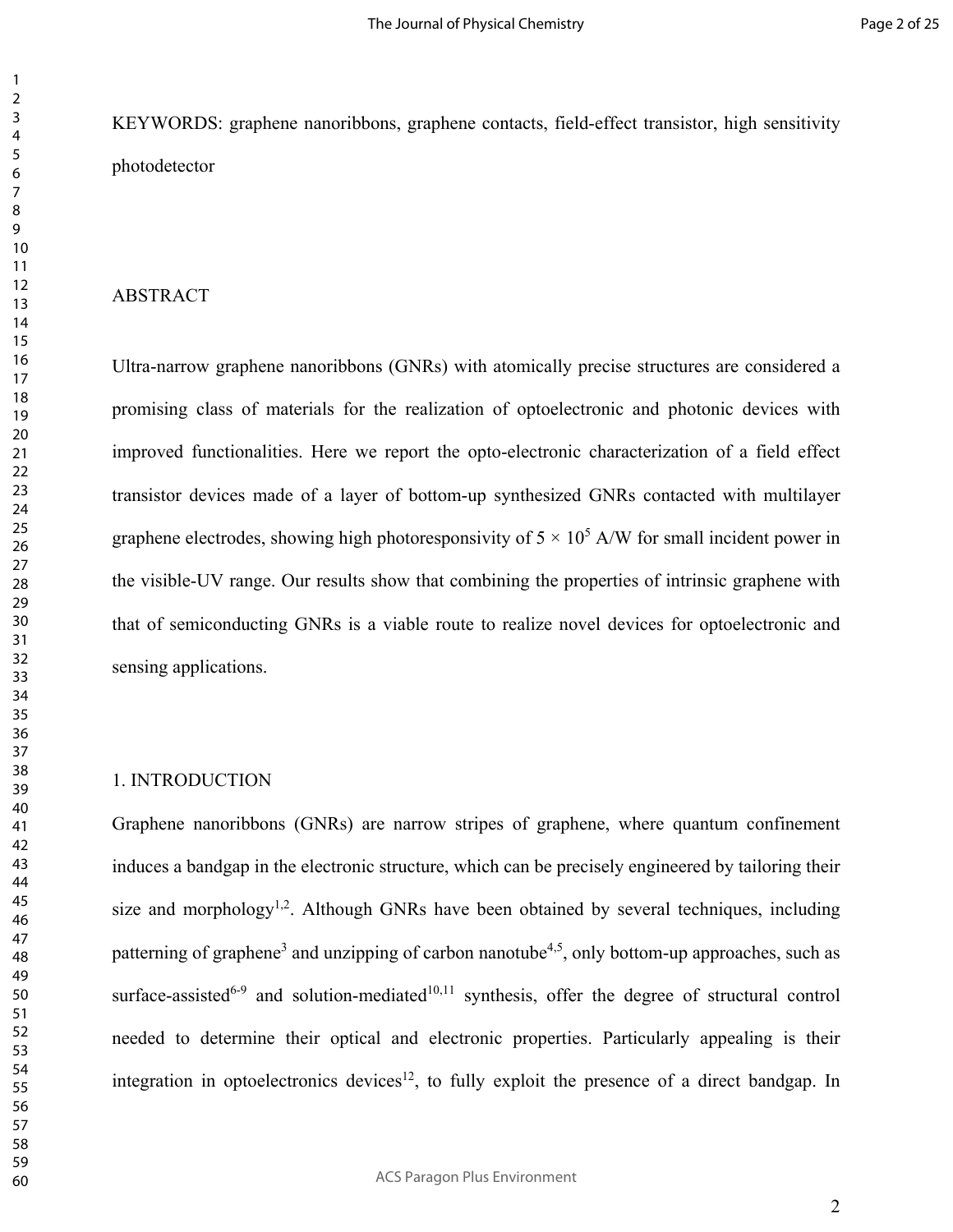#### The Journal of Physical Chemistry

addition, the appearance of novel features related to the GNR one-dimensional character has been predicted, including strong excitonic effects that may lead to enhanced light absorption and amplification<sup>13-15</sup>. However, optoelectronic devices made of bottom-up GNRs have so far been limited to a moderate light response<sup>16</sup>, likely as a consequence of the relatively high series resistances of these devices, spoiling the intrinsic properties of the GNRs.

Graphene can be efficiently employed as transparent electrodes<sup>17</sup> and as the contact material for other low-dimensional systems, such as transition metal dichalcogenides<sup>18-20</sup>. In particular, socalled *all-graphene* devices have been recently proposed<sup>21</sup>, suggesting that the graphene/GNR junction can be suitable to make good electrical contacts eventually leading to better performances than conventional semiconductor-metal devices. In this context, we have recently shown that the use of graphene electrodes to inject current in a layer of surface-synthesized chemical vapor deposition (CVD) -grown GNRs is suitable to realize short channel devices (100 - 200 nm) showing high ON-state currents and field-effect transistor (FET) behavior<sup>9</sup>.

Here we demonstrate the sensitive phototransistor performances of our *all-graphene* devices, where the channel is made of a layer of structurally defined  $GNRs<sup>9</sup>$  and the source / drain electrodes are made of multilayer epitaxial graphene (MEG) grown on the C face of  $SiC^{22}$ . The large optical bandgap of the GNRs ( $\sim$ 1.8 eV) enables field-effect transistor (FET) operations as well as light absorption and photocurrent generation. Due to the good matching between the graphene electrodes and the flat layer of the CVD-grown GNRs<sup>9</sup>, carriers and photo-generated carriers are efficiently extracted from the devices resulting in high current on/off ratios and enhanced photosensitivity. Our devices show a gate-tunable photocurrent with a photoresponsivity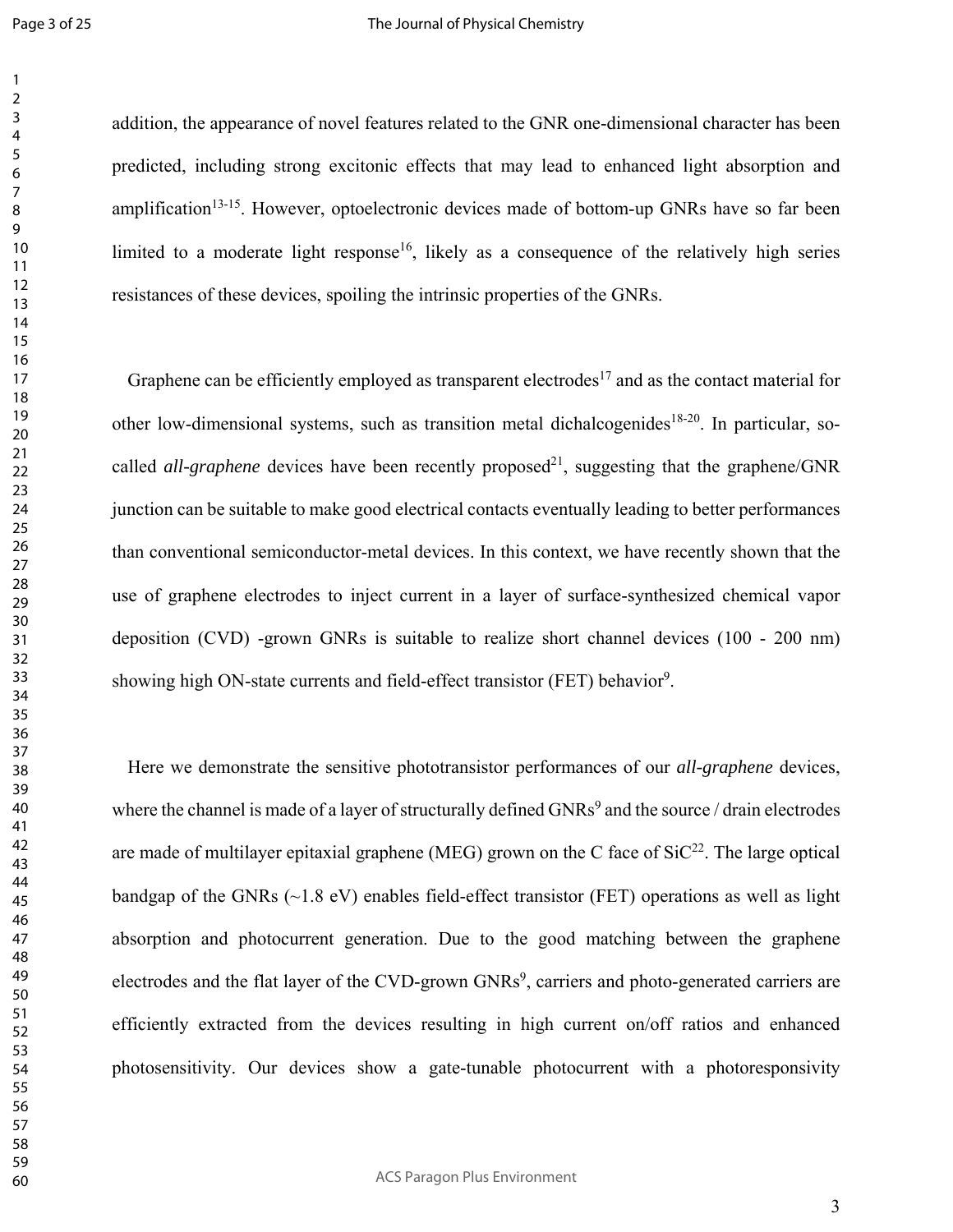approaching  $\sim 10^6$  A/W in the broad visible-UV range for incident power below 1 pW. As a consequence the devices show the capability to detect signals down to the sub-fW range.

#### 2. EXPERIMENTAL SECTION

**2.1. Fabrication of the graphene electrodes.** Multilayer epitaxial graphene devices were obtained on on-axis SiC(000-1) semi-insulating wafer dice following a previously reported procedure<sup>23-24</sup>. We determine an average thickness of 5 graphene layers by Raman spectroscopy (see Supporting Information Figure S1)<sup>23,35</sup>. The devices are realized by electron beam lithography, metal (Cr/Au) evaporation and oxygen plasma etching to pattern the device geometry and to realize the gap of about 100-200 nm. We remark that pristine graphene devices (described in the Supporting Information Figures S2-S4) show a very small gate dependence  $\ll 10\%$  of current modulation) with signature of ambipolar and no detectable light induced current.

**2.2. GNR synthesis and transfer.** Structurally defined chevron-type GNRs with well-defined edge structure (see inset of Figure 1a) have been grown from 6,11-dibromo-1,2,3,4 tetraphenyltriphenylene as the monomer by the ambient pressure CVD method under a mixture of Ar and H<sub>2</sub>, following a reported procedure<sup>9</sup> on a gold/mica substrate. Briefly, in a horizontal tube furnace (Nabertherm, RT 80-250/11S), the monomer was sublimed at 250–325 °C with a heating belt (Thermocoax Isopad S20) onto the Au/mica substrate, which was maintained at 200–250 °C under gas flow of Ar (500 s.c.c.m.) and H<sub>2</sub> (100 s.c.c.m.). After heating at the same temperatures for another 5–30 min, the substrate was further annealed at 400–450 °C for 15 min. More details on the synthesis are given in Figures S5-S6 of the Supporting Information. The GNR layers have been comprehensively characterized through Raman spectroscopy, X-ray photoelectron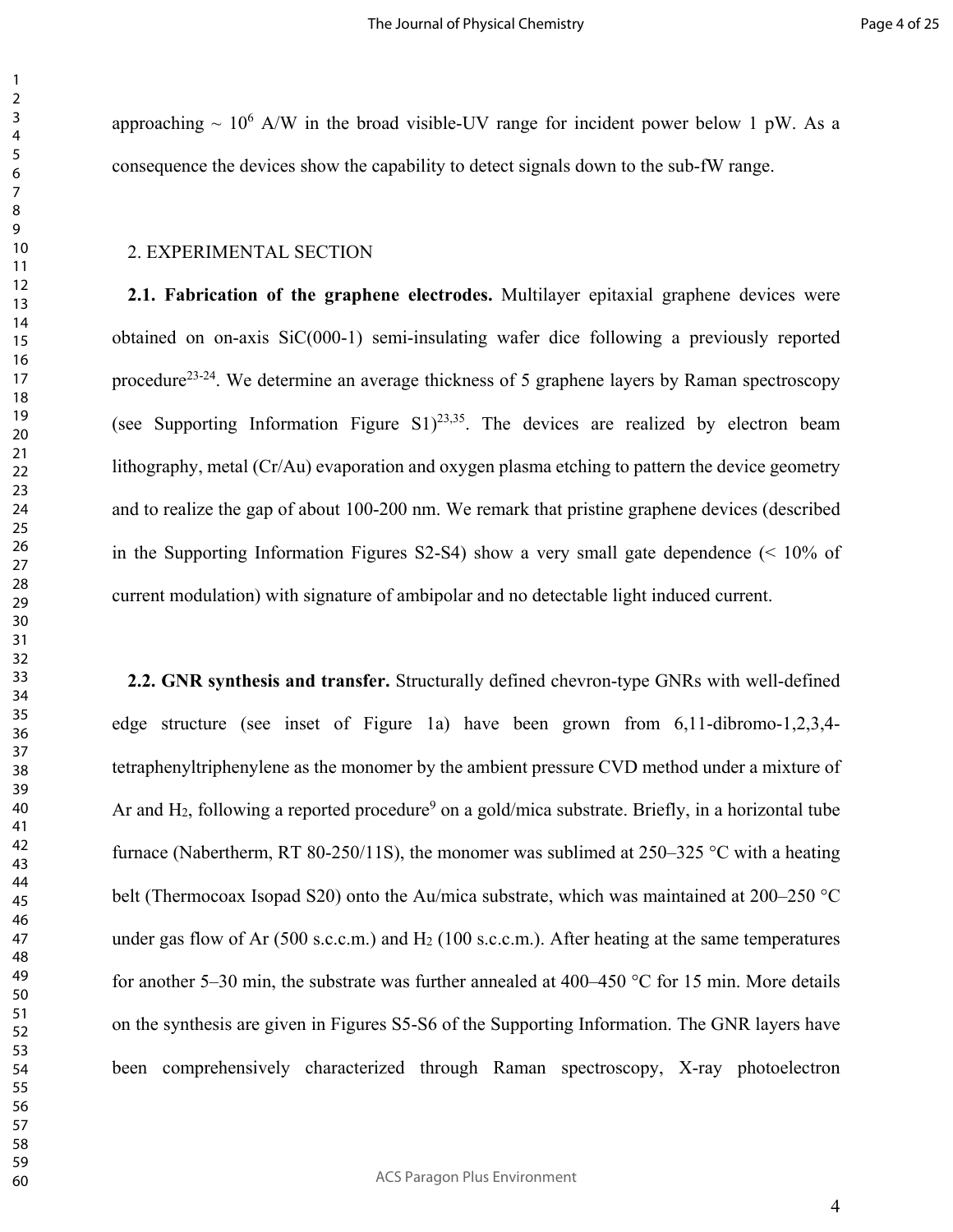#### The Journal of Physical Chemistry

spectroscopy (XPS), high-resolution electron energy loss spectroscopy (HREELS) and scanning tunneling microscopy, which corroborated their high quality comparable to the GNRs fabricated under the UHV conditions<sup>6,9</sup>.

The final devices are obtained by transfer the resulting GNR film on the pre-fabricated MEG electrodes without further fabrication (lithography) processes. The transfer process is performed according to the following procedure<sup>9</sup>: the sample is spin coated with a PMMA thin film as a mechanical support. The immersion in a hydrofluoric acid (HF) (40 wt. %) solution for several hours etch the mica away; after this step the samples are cleaned in ultrapure water; the gold film is removed by a commercial gold etchant (Sigma-Aldrich), leaving the GNR/PMMA film floating on water surface, which is then transferred on the new substrate with graphene electrodes. The PMMA film is finally removed with hot acetone and the sample is cleaned in isopropyl alcohol.

Figure 1b shows a scanning electron microscope (SEM) image of a typical device after fabrication.

**2.3. Electrical characterization and measurements.** All the electrical measurements have been realized in a 4-probe station (LakeShore PS-100) at the pressure of  $10^{-4}$  torr. When not specified, the sample is kept at room temperature. The electrical characterization is performed with a Keithely 2636 source meter in the two-probes configuration. The illumination of the sample with white light is realized with a halogen lamp while for monochromatic light we employed a Quartz Tungsten Halogen lamp operated at up to 220 V and a diffraction grating monochromator working between 350 and 800 nm. In both cases, light is directed to the sample through a microscope 70x objective resulting in an uniform illuminated area. The incident light intensity is measured with a commercial Oriel photodiode over an area of 1cm<sup>2</sup>.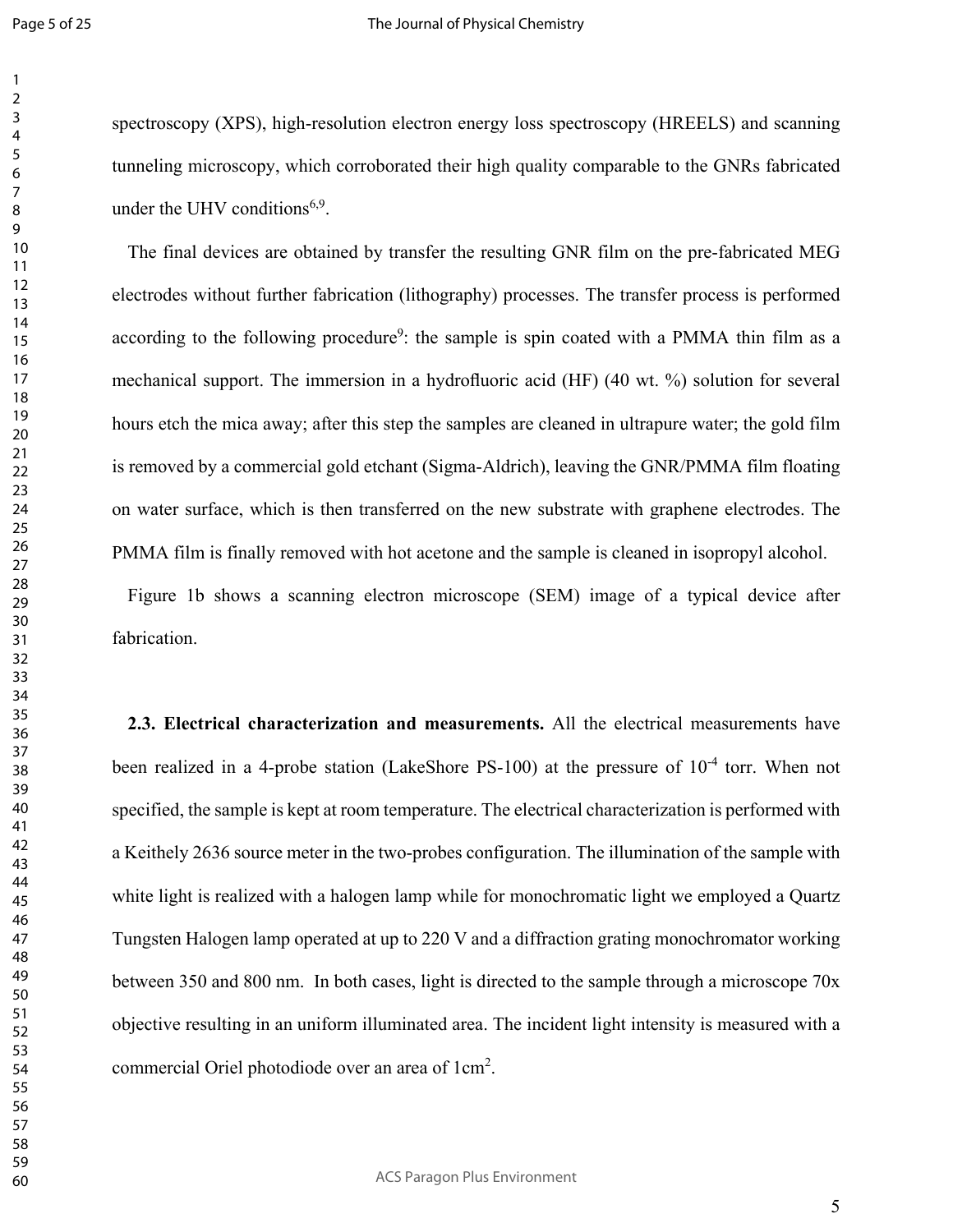#### 3. RESULTS AND DISCUSSIONS

**3.1. Electrical characterization.** Typical electrical characteristics of the devices are shown in Figure 2a,b. Measurements are performed at room temperature and under vacuum  $(10^{-4} \text{ torr})$ , while the whole area of the device is illuminated by a white lamp. Figure 2a shows the transfer characteristics (source-drain current  $I_{sd}$  vs gate voltage  $V_g$ ) for different bias (source-drain) voltages *V*sd. The device displays an n-type semiconductor-like behavior, as also found for metal contacted GNRs<sup>26</sup>, and the current saturates for positive gate voltages. The non-linear shape of the  $I_{sd}$ - $V_{sd}$  characteristics shown for various  $V_g$  values (Figure 2b) and the asymmetry between negative and positive bias indicate non-Ohmic contacts, a common issue for bottom-up GNR devices<sup>9,16,26</sup>. We note the relatively high ON-state current value ( $I_{sd} > 10$  nA for  $V_{sd} \sim 1$  V) that we ascribe to the reduced contact resistance at the GNR/graphene interface<sup>9</sup>. This leads to a high ON/OFF current modulation up to  $\sim 10^4$  for  $V_{sd} = -0.5$  V.

**3.2. Photoconductive properties.** We now turn to the photoconductive properties of our devices. The light-dependence of the output current is described in Figure 3a, where the *I*sd-*V*sd characteristics with  $V_g = 0$  V are presented with and without illumination (white lamp with measured intensity of 3.6 mW/cm<sup>2</sup> at 550 nm). The presence of light induces a strong increase in *I*sd, doubling its value for  $V_{sd} > 1$  V. The generated photocurrent ( $I_{photo} = I_{light}$  -  $I_{dark}$ ) has a nonlinear dependence on the source bias and can exceed several tens of nA, that is at least one order of magnitude more than previous GNR-based (with metallic electrodes) devices<sup>16</sup>, for similar bias and incident illumination intensity. Figure 3b provides the dependence of the photocurrent on the gate voltage, where for each gate value the current is first measured under illumination and then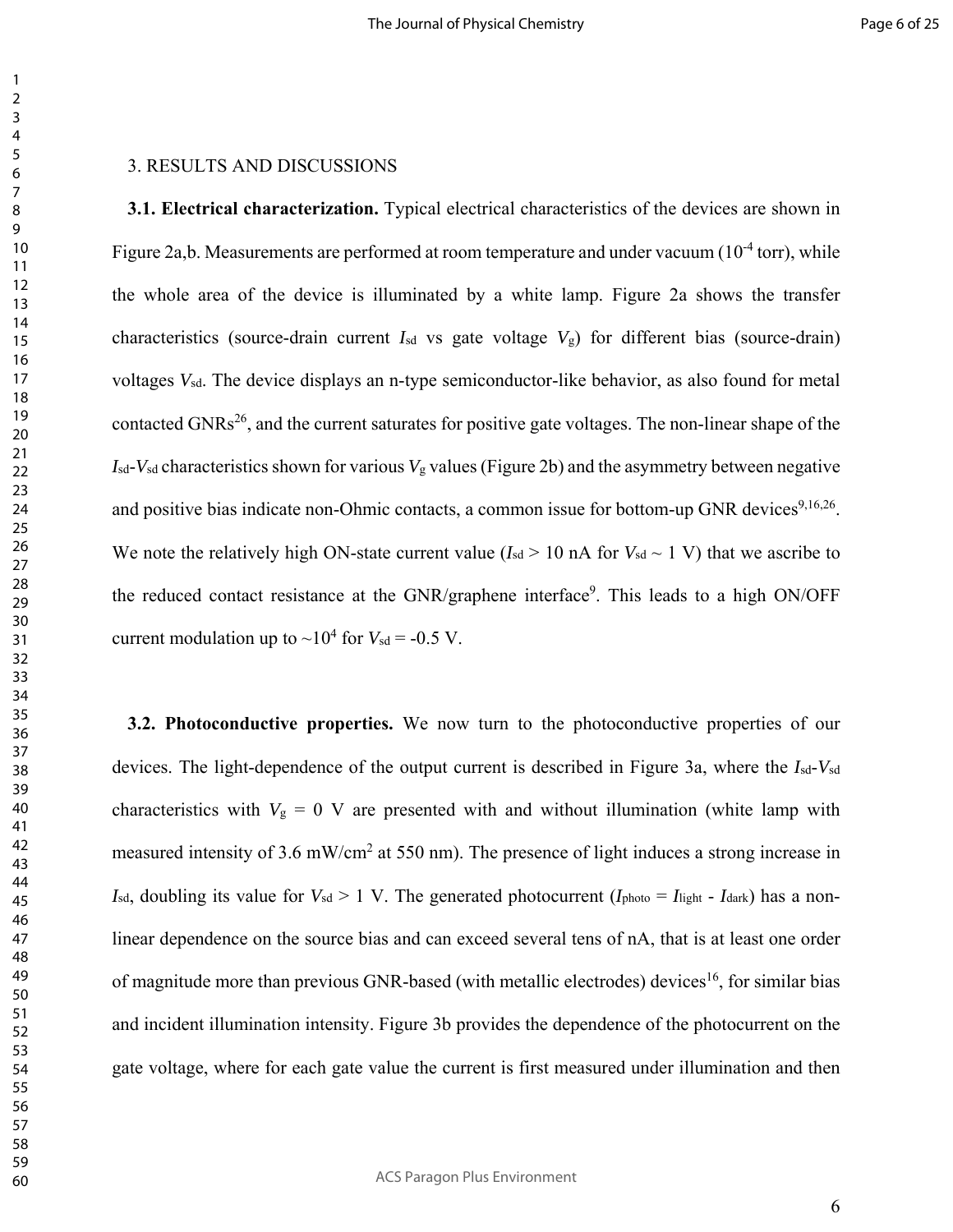in the dark. We found that the photo-generated current is strongly gate dependent, which may be important for practical applications where an electrically tunable light-induced output is required. The illumination induces an increase of the current for all the gate values, except for large negative gate voltages ( $V_g < -30$  V, i.e. when the device operates in the OFF state) where the light effect becomes negligible. The inset of Figure 2b displays the *I*light / *I*dark ratio which is always > 1 and for this particular sample was as a high as  $\sim$ 10 for  $V_g$  = -10 V. Interestingly, both *I*<sub>light</sub> and *I*<sub>dark</sub> saturate for the same gate voltage values, ruling out the photogating effect as the dominant mechanism at the origin of the observed behavior  $27,28$ .

**3.3. Photocurrent dependence on the incident power and wavelength.** Further insights into the photoconductive behavior of the devices can be obtained by studying the dependence of the photocurrent on the photon wavelength  $\lambda$  and the incident power  $P_{inc}$  (Figure 4 a and b). The normalized photoresponsivity (i.e. the photocurrent divided by the incident power *I*<sub>photo</sub> / *P*<sub>inc</sub> normalized setting the value at 550 nm to 1) is given in Figure 4a for different incident photon wavelengths. The photoresponsivity is negligible for  $\lambda > 650-700$  nm, and then it increases monotonously with decreasing  $\lambda$  without sign of saturation down to 380 nm. The onset at 650-700 nm corresponds to a photon energy of  $\sim$ 1.8 eV. The wavelength dependence of the photoresponsivity perfectly matches the UV-vis-NIR absorption spectra of the CVD-GNR films transferred on fused silica<sup>9</sup> (see also Figure S5b of the Supporting Information). These observations indicate that light-absorption by the GNRs is the most important mechanism for the photo-induced behavior, excluding other possible effects such as simple heating (see also Figure S8 of the Supporting Information). Figure 4b shows the dependence of the photocurrent on the illumination intensity. Here we employed a monochromatic light ( $\lambda$  = 550 nm) fixing  $V_{sd}$  and  $V_g$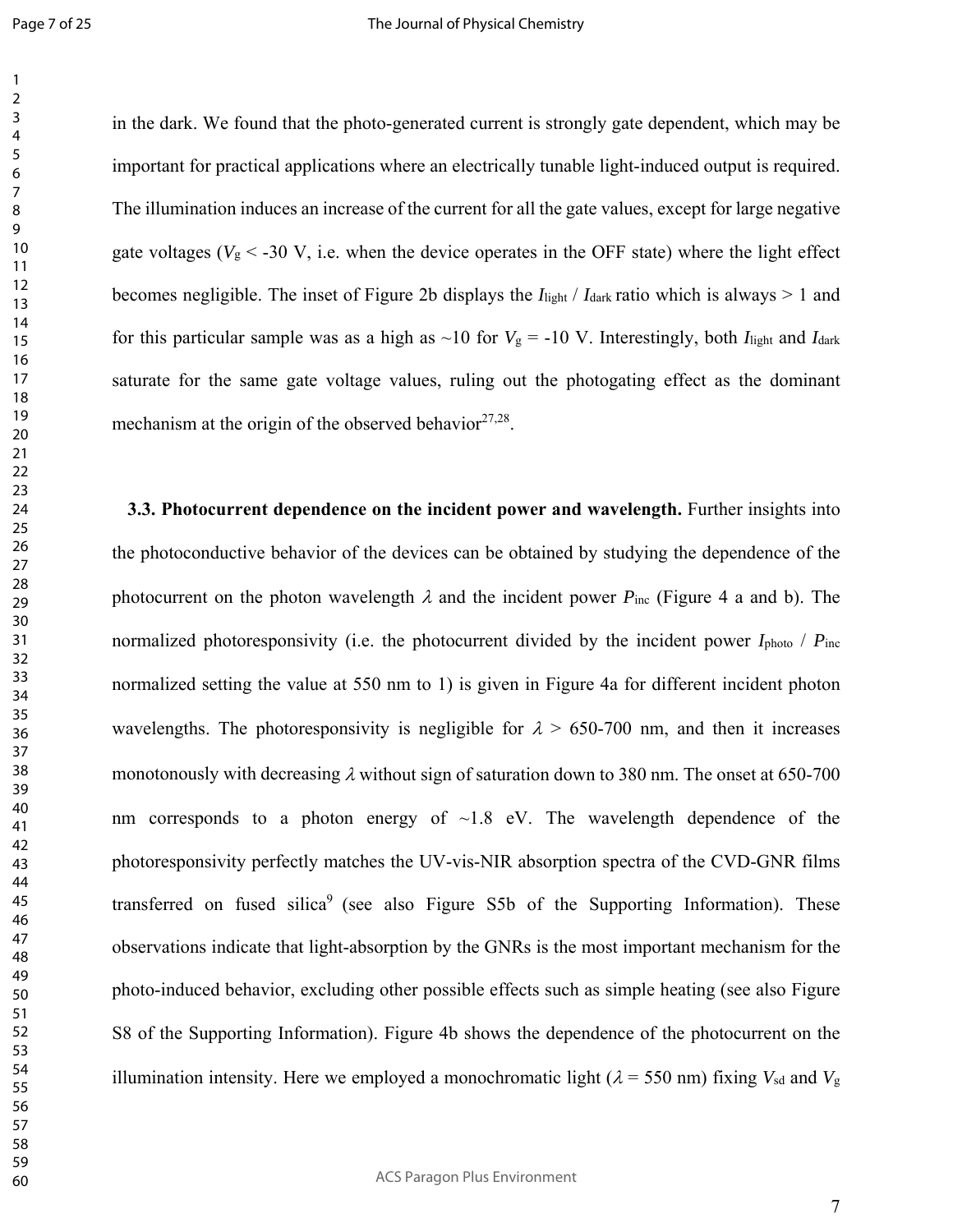to 1 V and 0 V, respectively. Notably, a direct measurement of a signal as small as  $10^{-3}$  W/m<sup>2</sup> was possible, demonstrating the high sensitivity of our devices. The photocurrent displays a sublinear behavior and tends to saturate when the light intensity is above 10  $W/m^2$ .

Based on these observations, we propose a simple model for the operation of the devices as depicted in Figure 4c. Considering only the essential features of the device, the GNR film channel is schematically represented by the energy band structure of a homogenous semiconductor, and the MEG electrodes are represented by the band structure of one graphene layer $^{23,29}$ . To account for the non-linearity and the asymmetry of the *I*sd-*V*sd curves shown in Figure 2, we consider the presence of a Schottky-type barrier at the main interface between the GNR film and the graphene electrodes. The relatively high contact resistance can also explain the current saturation observed for  $V_g > 0$  V, where the electric field is no longer effective in tuning the device intrinsic resistance<sup>30</sup>. Ohmic contacts with low resistances have been reported for MoS<sub>2</sub> devices<sup>18-20</sup> using monolayer graphene as the electrode, exploiting its electrically tunable workfunction. This effect is possibly masked in our devices by the use of multilayer graphene with weak gate dependence (Figure S4 of the Supporting Information). On the other hand, we can safely ascribe the observed field effects to the GNR film only.

When  $V_g \geq 0$  V, the Fermi level of the MEG electrode is aligned with the conduction band of the GNRs and the current flows through the device upon the application of a bias voltage via thermoionic and tunnel effects (Figure 4c-left). Illuminating the sample with a light source of energy greater than the optical bandgap of the GNR film  $(1.8 \text{ eV})$  results in an increase of the current, because of the photo-induced generation of electron-hole pairs in addition to the promotion of carriers across the barrier (Figure 4c-center). Both mechanisms become more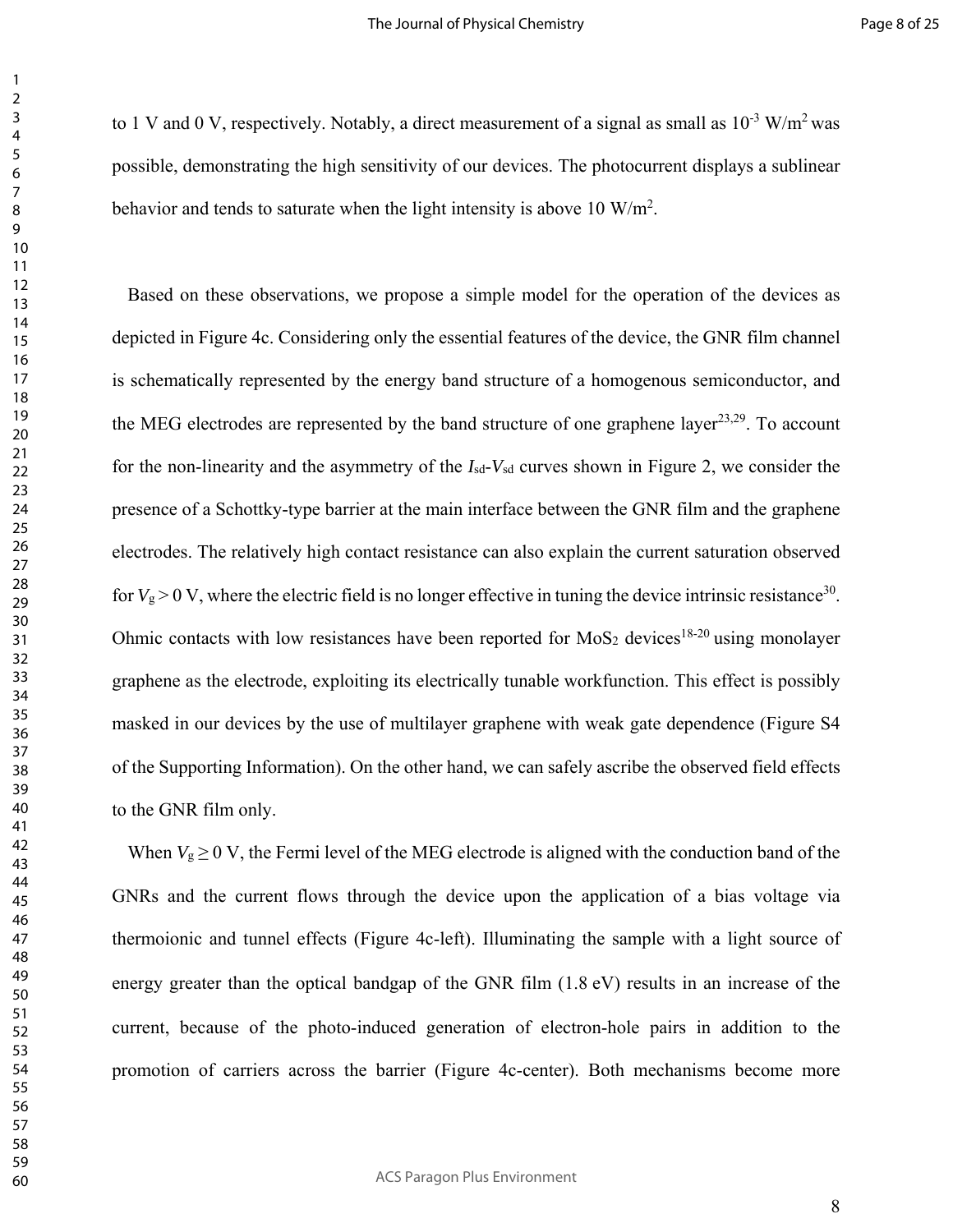efficient as the photon energy is increased, explaining the observed photocurrent dependence on  $\lambda$ . The extraction of the photo-generated carriers through the barrier is assisted by the application of a finite source-drain bias, resulting in the nonlinear dependence of *I*photo versus *V*sd. Lowering the gate voltage causes an increase of the interface barrier and the depopulation of the carrier in the GNR channel. When  $V_g < -30$  V, the device is turned off and no current is flowing with or without illumination (Figure 4c-right). The sublinear dependence of *I*<sub>photo</sub> versus incident power indicates a saturation of the available states for the photo-generated pairs and a decrease of the carrier extraction efficiency.

**3.4. Estimation of the photoresponsivity.** We now proceed to the quantitative evaluation of the light response of our devices. One of the most important parameters for a photosensitive device is its external photoresponsivity *R* defined as the ratio between the photo-induced current and the incident light power. To determine  $P_{inc}$  we need to estimate the device active area, which in our case is given by the GNR layer channel plus the contacts region with the multilayer graphene electrodes. Taking into account that no measurable light induced signal was observed in the pristine multilayer graphene (see Supporting Information Figure S3), we estimate as an upper limit of the device active area the square of  $1\mu m \times 1\mu m$  shown in Figure 1b. This leads to the calculated *R* given in Figure 5a as a function of the incident power. The photoresponsivity increases as the incident power is reduced, and at low incident power  $(< 10^{-14}$  W) the device possesses a remarkably high photoresponsivity of  $\sim$ 5  $\times$  10<sup>5</sup> A/W, fixing the bias and gate voltage at 1 V and 0 V, respectively. To estimate the sensitivity of our device, i.e. the noise equivalent power (NEP), we measured the current noise in the dark state, fixing  $V_g = -10$  V (where the  $I_{\text{light}}/I_{\text{dark}}$  ratio is maximum), and found that it is possible to detect illumination signals as small as  $\sim 1 \times 10^{-16}$  W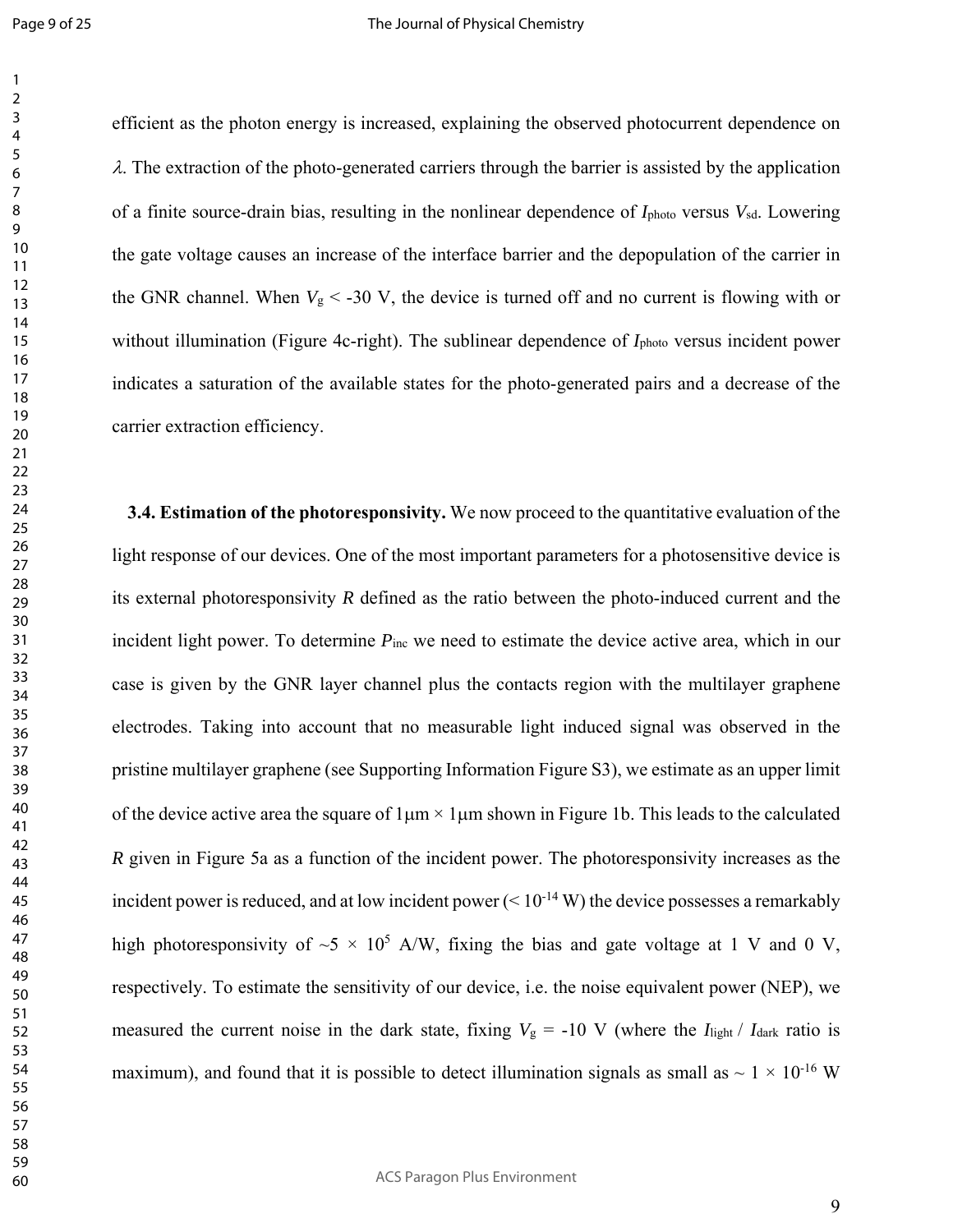with a bandwidth of 1 Hz (see Supporting Information Figure S9 for additional details). This translates to a specific detectivity  $D^* \sim 10^{12}$  Jones (cm Hz<sup>1/2</sup> W<sup>-1</sup>).

 This high value for the photoresponsivity of our devices is another indication that the photocurrent is originated by the GNR film, since the maximum value reported for pristine graphene is 8 orders of magnitude lower<sup>31</sup>. Efficient mechanisms for light absorption and current multiplication have been predicted for ultra-small GNRs<sup>13-15,32</sup>. However, the key ingredient of our architecture is the use of graphene electrodes, resulting in a more efficient current injection/extraction with respect to previously reported GNRs-based devices employing metal electrodes<sup>16</sup>. Also the fact that the contact regions are directly exposed to the incoming light (and not below electrodes of thickness of several tens of nanometer) certainly plays an important role in the increased responsivity. Finally, it is worth to stress the use of a film of flatly lying GNRs grown by a surface-assisted method<sup>9</sup>, avoiding their aggregation, to maximize the interaction with the electrodes and obtain good electrical contacts.

**Time dependence of the photocurrent.** In Figure 5b we present the time-resolved measurements of the photocurrent, by showing the temporal evolution of the drain current when switching on and off the light source. We found that the current has a rise time of typically  $\sim$  25 ms and decays back to the original value in  $\sim$  75 ms after the light is turned off. Our results can be interpreted by considering the presence of charged defects, which trap the photo induced holes allowing for the extraction of multiple electrons for every incident photon thus contributing to the photocurrent, further enhancing the sensitivity of the devices. When the light is switched off, the carriers are released back to the circuit and the current decays back to the initial value at timescales which depend on the characteristic lifetimes of these long-lived states. Our response times are in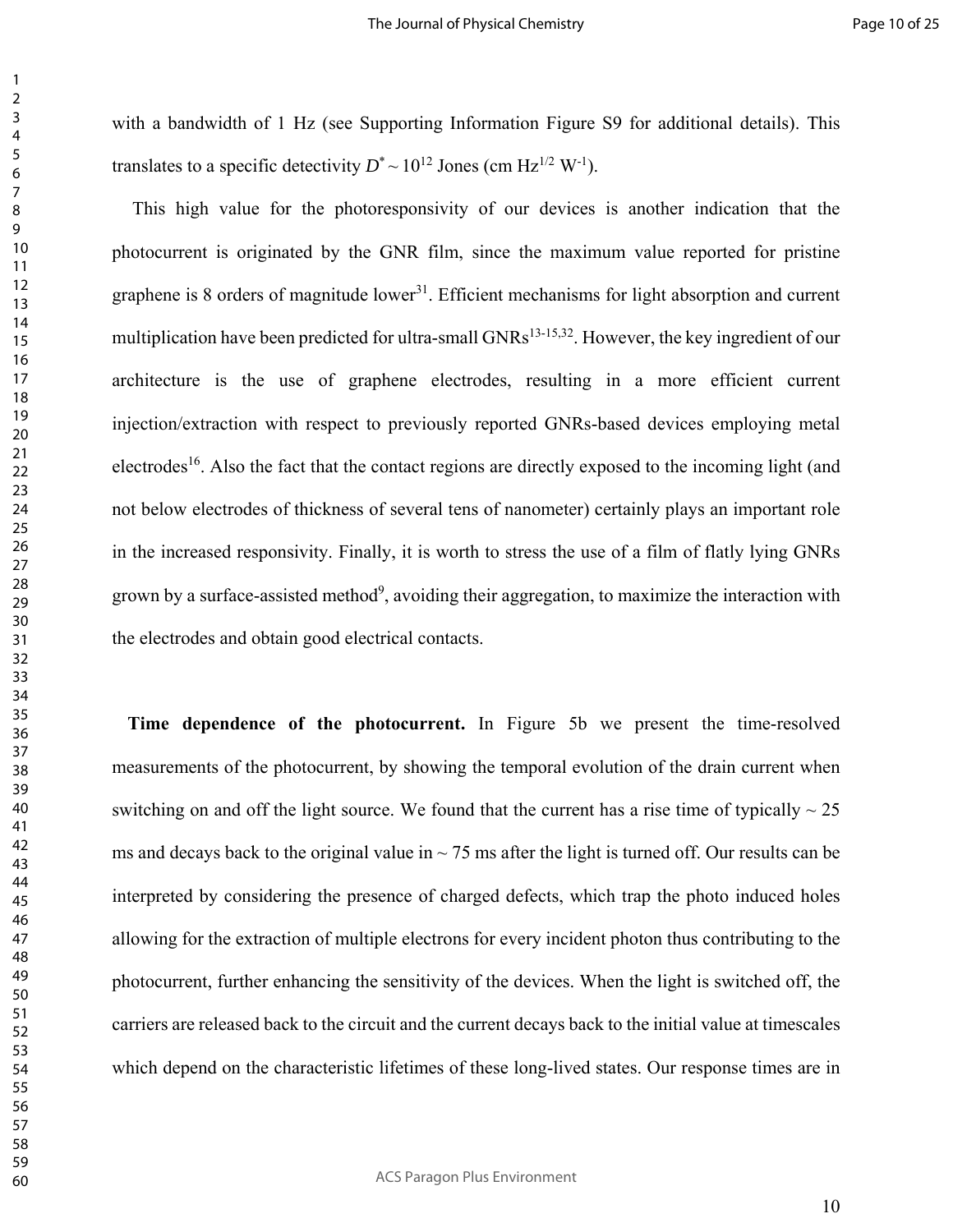#### The Journal of Physical Chemistry

line with other reported low-dimensional devices, where the presence of trap states contributes to the gain mechanism, showing typical timescales in the range 10 ms -  $1 \text{ s}^{27,33-34}$ .

The presence of charge traps can explain the saturating behavior of the responsivity shown in Figure 5a, since increasing the incident power leads to the saturation of these long-lived states, and a consequent decrease of the photodetection efficiency and responsivity. A further indication of the presence of defect states is suggested by the observation of slow relaxation times in the *I*ds *vs*  $V_{\rm g}$  measurements when the device is not illuminated, which is shown in the Supporting Information (Figure S12). The defects may be present in the substrate or the device itself, most likely at the ribbon-ribbon and ribbon-graphene junctions. For the sake of completeness, in the Supporting Information (Section 6, Figures S10 and S11) we present another device showing similar photoresponsivity but slower response times. This suggests that different types of defects, with different lifetimes, may be present, presumably originated from the fabrication and transfer processes. Admittedly, while the sensitivity of our devices compares well even with state-of-theart semiconductors devices (for comparison, commercial Si-based photodetectors have a NEP of  $\sim 10^{-14}$  W/Hz<sup>-1/2 35</sup>) the relatively slow response time may limit their practical applications. Nevertheless, usage in applications where high sensitivity is desired even at the expense of a fast response time can be envisaged. Further device engineering will lead to improved fabrication and lower defects density, in order to achieve faster photodetection. For instance, considerable improvement can be obtained by adopting the clean transfer techniques developed for the van der Waals heterostructures $36,37$ .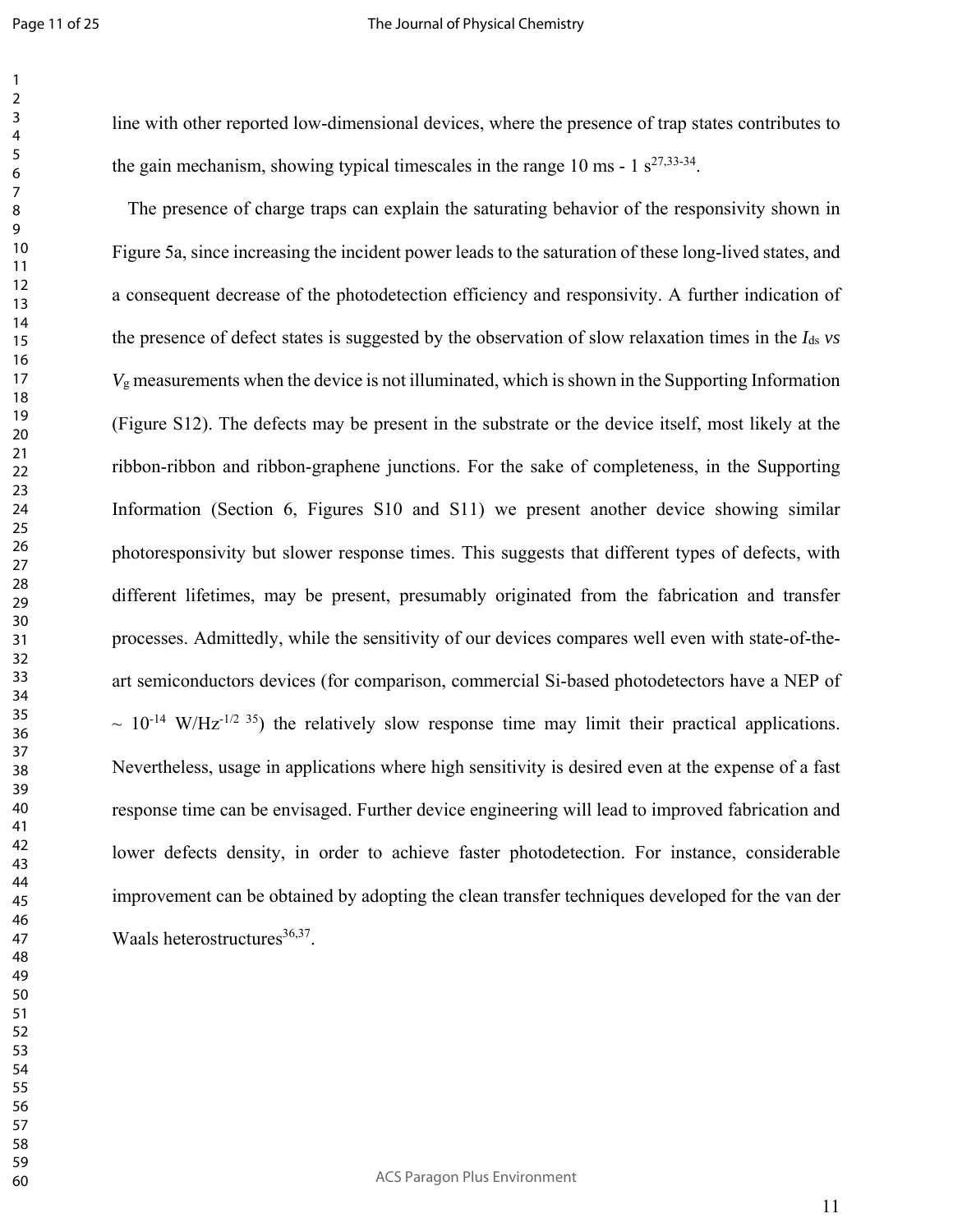#### 4. CONCLUSIONS

To summarize, we presented a novel type of phototransistor device, made of bottom-up CVDgrown GNRs as the channel material and multilayer graphene as the electrodes. Our findings show the possibility to realize opto-electronic platforms fully based on graphene-based materials, where elements with different functionalities are integrated. GNR-based devices, with the chance of precisely tailoring their properties by modulating the monomer structures, hold great promise for the next generation of nano opto-electronics devices, in particular in fields where high light sensitivity is required.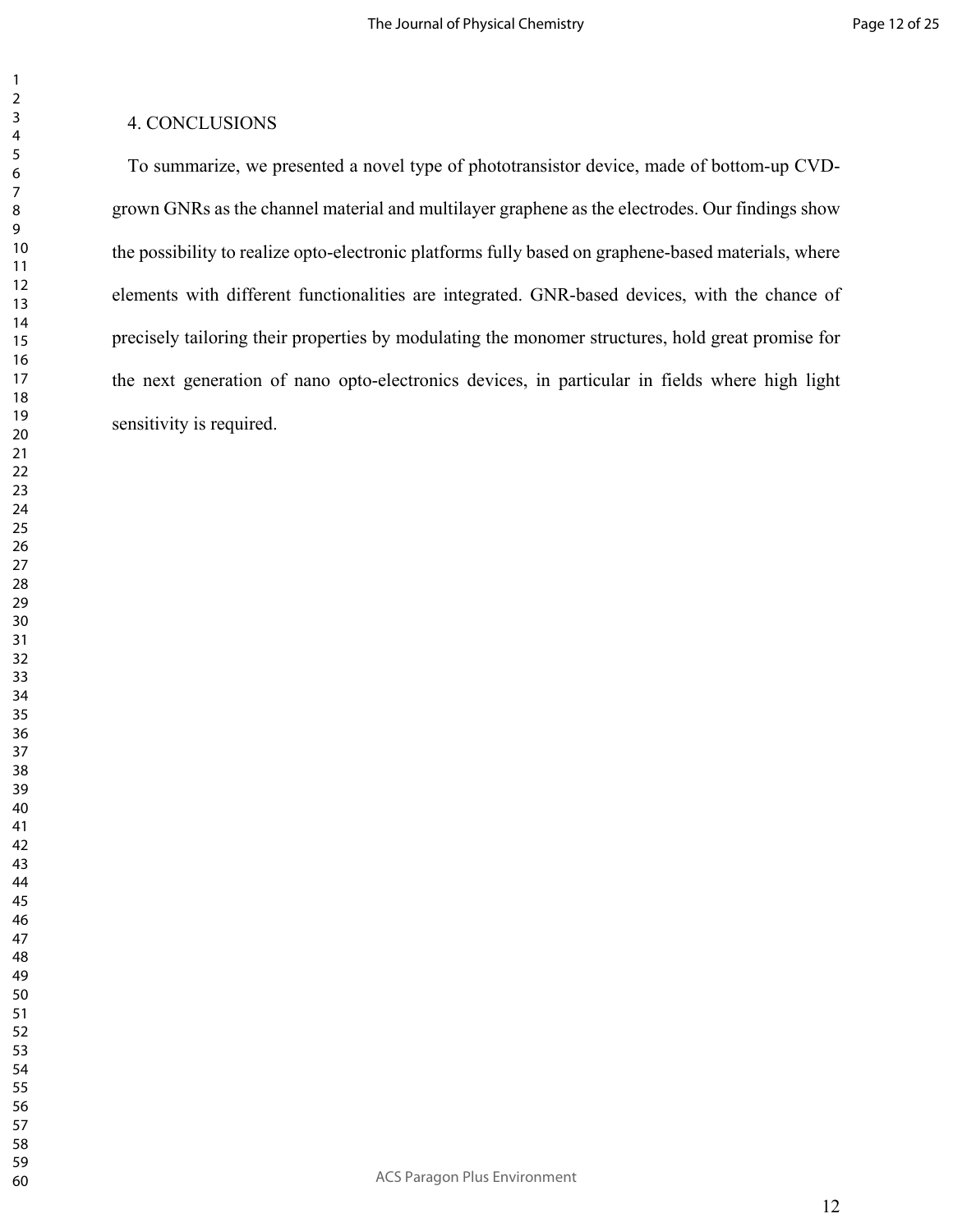#### FIGURES



 **Figure 1.** a) Schematic view and b) false-colour SEM image of a device made of the graphene nanoribbon channel (not visible at the SEM) and multilayer epitaxial graphene electrodes, grown on the C-face of SiC. Graphene = green; metal  $(Cr/Au)$  electrodes and lateral gate = (yellow); The inhomogeneities present in the substrate are a product of the GNRs transfer process. The scale bar is 200 nm.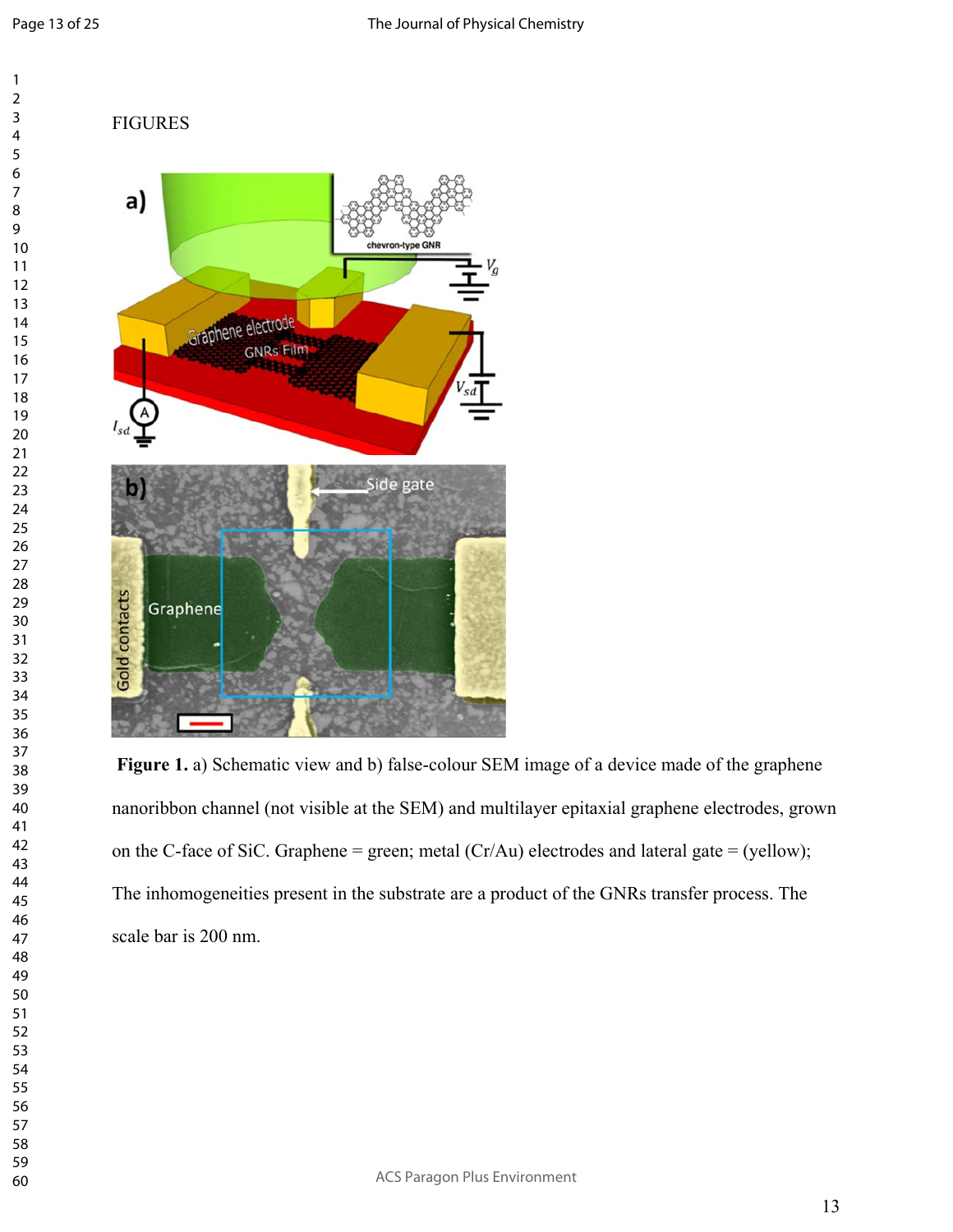

**Figure 2.** Room-temperature field-effect transistor characteristics, measured under illumination with a white lamp and in vacuum  $(10^{-4} \text{ torr})$ . a) Gate voltage dependence of the current shown for various bias voltages. b) Corresponding  $I_{sd}$ - $V_{sd}$  characteristics shown for different gate voltages.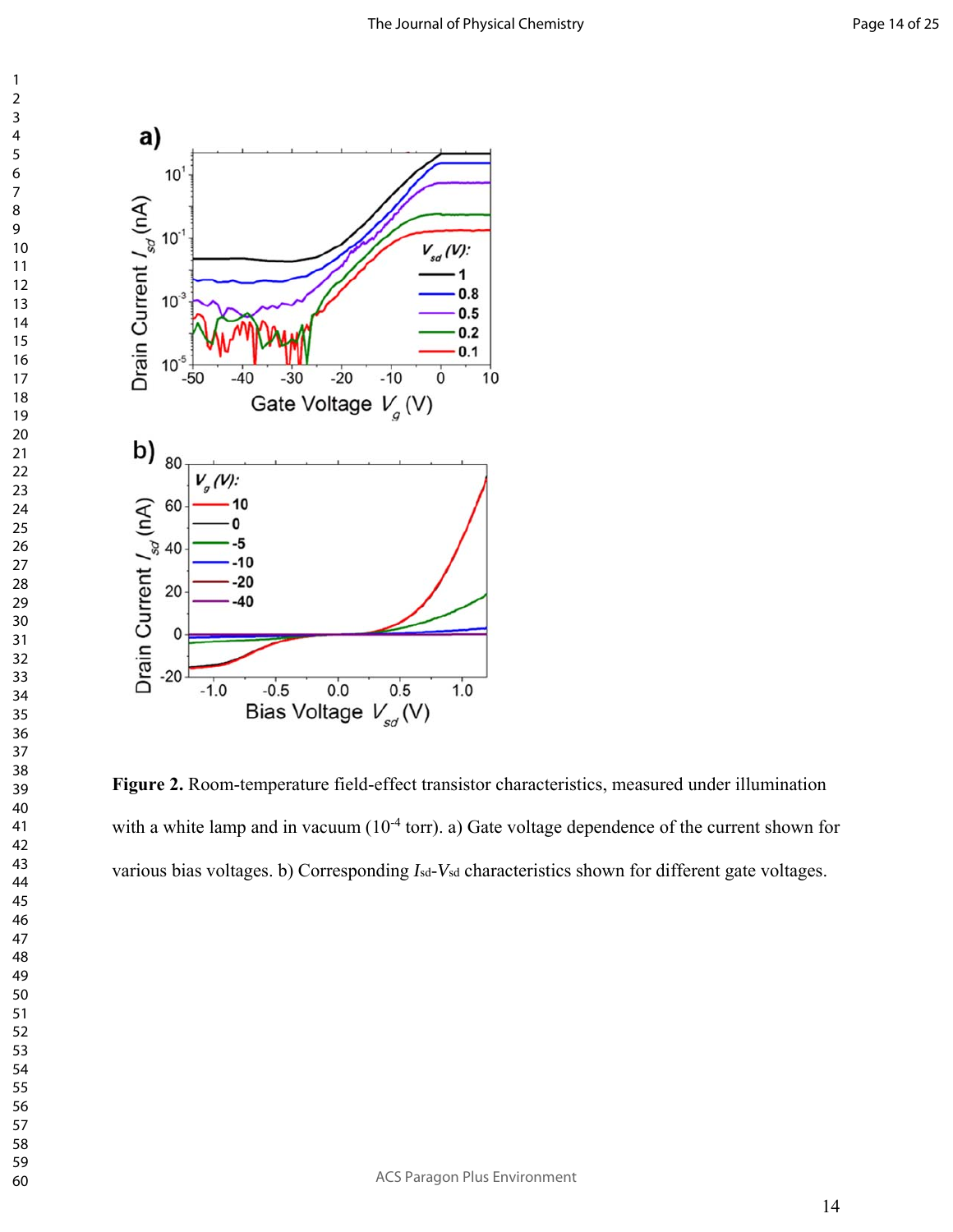

**Figure 3.** a) Current output characteristics of the device with and without illumination with a white lamp (power of 3.6 mW cm<sup>-2</sup> measured at  $\lambda$  = 550 nm). b) Gate voltage dependence of the photocurrent as shown in (a) fixing the bias voltage at 1 V. For each point, the current is measured firstly under illumination (*I*light), then the light is switched off (*I*dark). The insert shows the ratio between the two measured values for each gate point.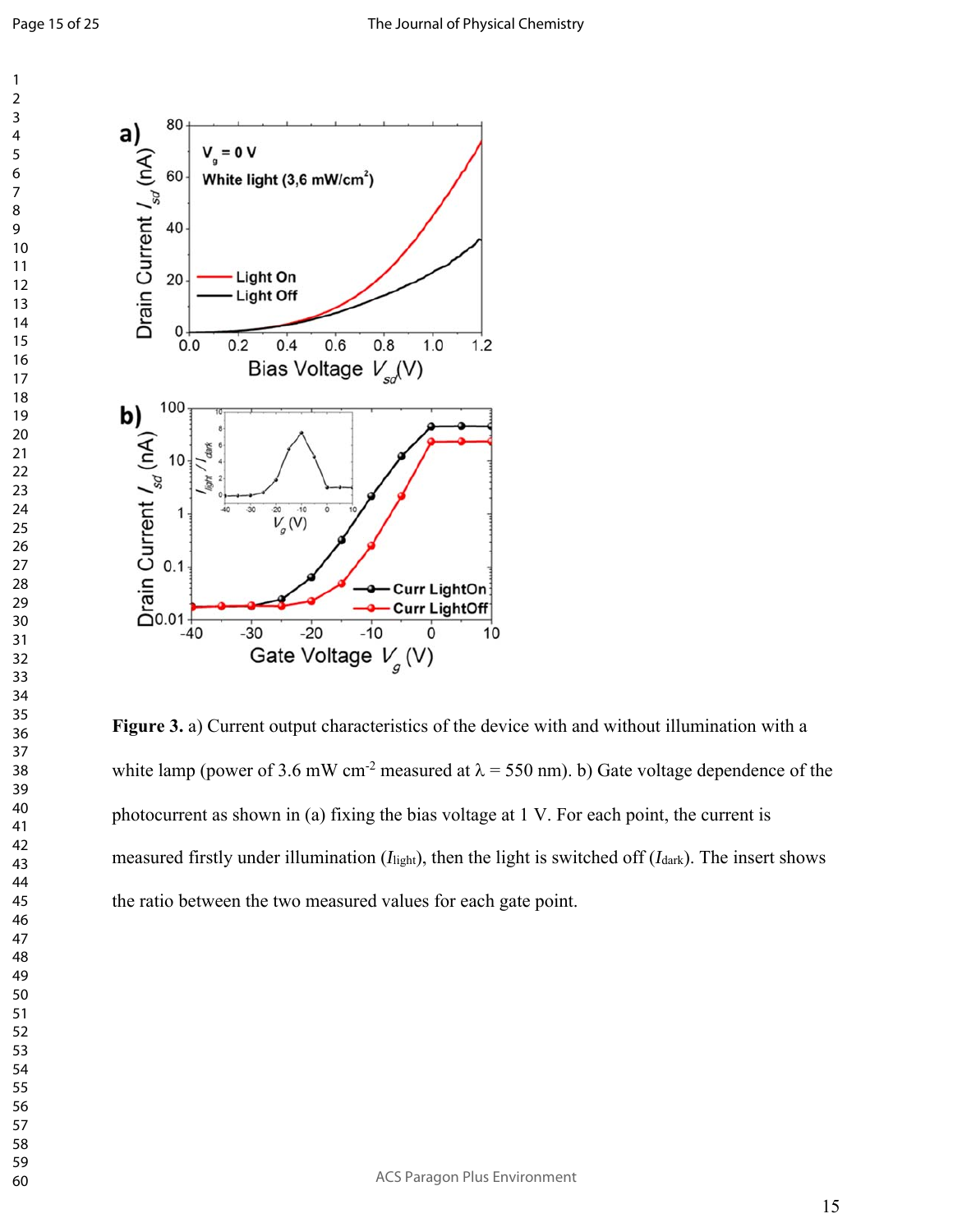

**Figure 4.** a) Normalized photoresponsivity  $(I_{\text{photo}} / P_{\text{inc}} = (I_{\text{light}} - I_{\text{dark}})/P_{\text{inc}}$ , setting the value at  $\lambda$  $= 550$  nm equal to 1) of the device as a function of the photon wavelength  $\lambda$ . b) Photocurrent versus light intensity at a fixed bias voltage of 1 V and gate voltage of 0 V, with  $\lambda$  = 550 nm. (c) Schematic model for the functioning of the GNR devices with graphene electrodes: the right panel represents the ON state ( $V_g \geq 0$  V and finite  $V_{sd}$ ) in the dark. In the central and right panels a light source of energy larger than the GNRs bandgap illuminate the sample. In the central panel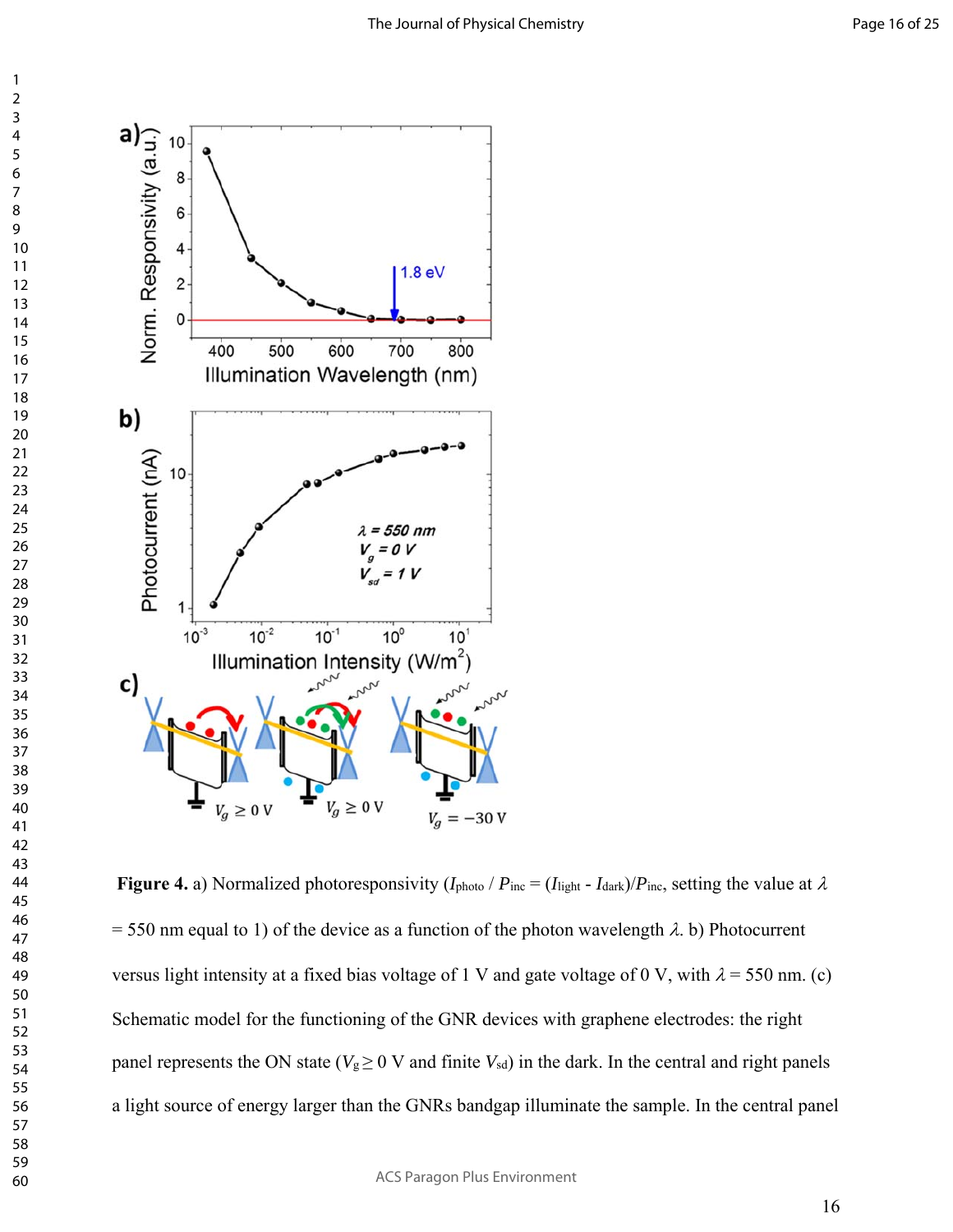| 1                                    |
|--------------------------------------|
| ì                                    |
| 3                                    |
| 4                                    |
| 5                                    |
| 6                                    |
|                                      |
| 8                                    |
| 9                                    |
| 10                                   |
| 11                                   |
| $\overline{c}$<br>1                  |
| 13                                   |
| 14                                   |
| 15                                   |
| 16                                   |
| 17                                   |
| 18<br>19                             |
| $\overline{20}$                      |
|                                      |
| $\frac{1}{2}$<br>$\overline{2}$<br>ž |
| $\overline{2}$<br>3                  |
| $\frac{24}{3}$                       |
| 25                                   |
| 26                                   |
| 27                                   |
| $^{28}$                              |
| 29                                   |
| 30                                   |
| $\overline{\textbf{3}}$              |
| $\overline{2}$<br>Ŝ.                 |
| 33                                   |
| 34                                   |
| 35                                   |
| š<br>6                               |
| $\overline{\mathbf{3}}$              |
| 38                                   |
| 3s<br>€                              |
| 40                                   |
| 41                                   |
| $\overline{4}$<br>C                  |
| 43                                   |
| 44                                   |
| 45                                   |
| 46                                   |
| $\overline{4}$                       |
| 48                                   |
| 49<br>∢                              |
| 50                                   |
| 51                                   |
| 5:                                   |

 $V_g \ge 0$  V, while in the right panel the device is in the OFF state ( $V_g < -30$  V). Red balls are the

intrinsic carriers in the GNR channel, green-blue balls are the photogenerated electron-hole pairs.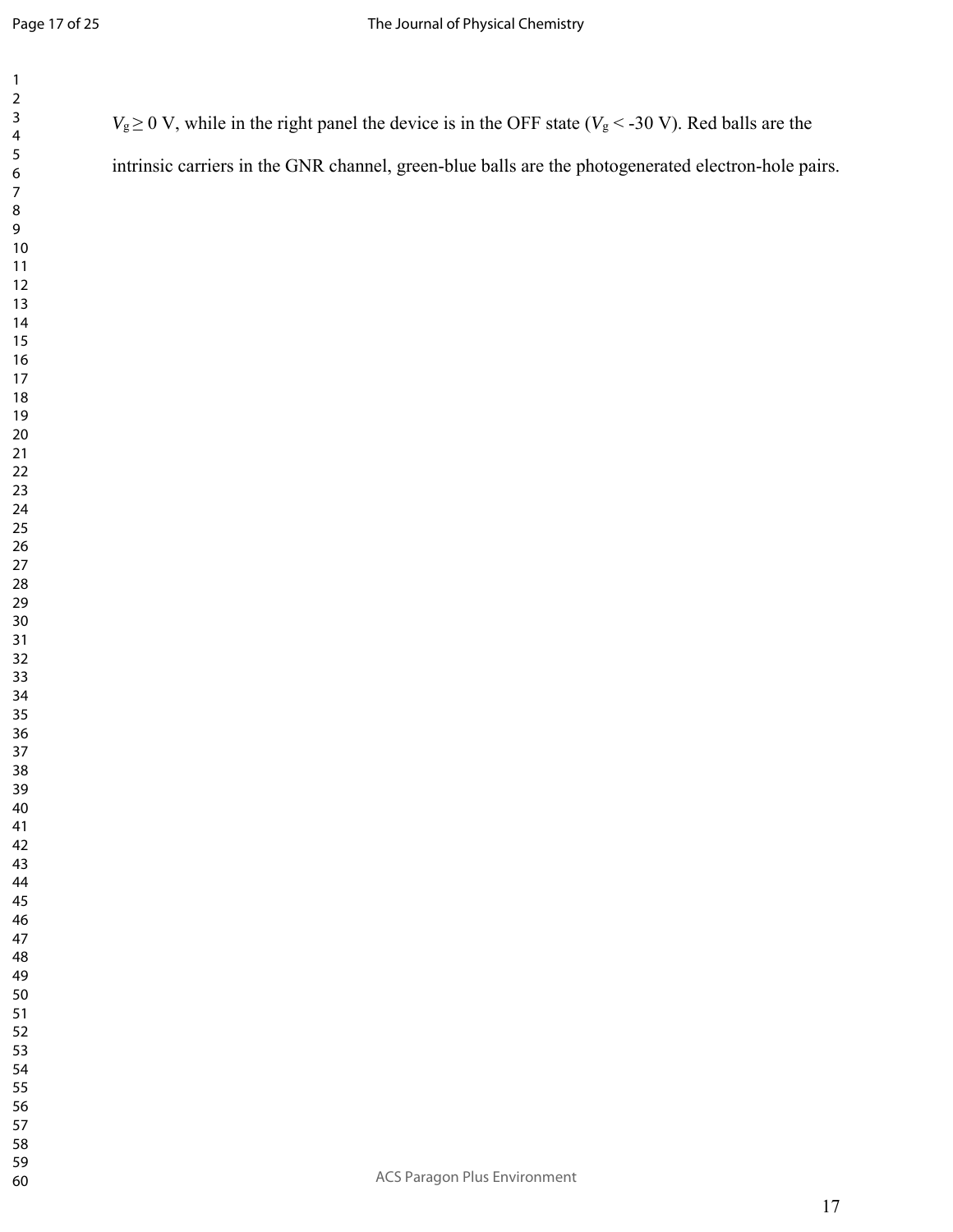

**Figure 5.** a) Photoresponsivity of the device under monochromatic illumination ( $\lambda = 550$ nm) for different incidence power values. This is calculated considering an active area equal to  $1 \times 1 \mu m^2$ as shown in Figure 1(b). b) Time-resolved photocurrent of the device, measured fixing the source-drain bias voltage to 1 V and the gate voltage to 0 V. The illumination is provided by a white lamp ( $P \sim 0.5 \times 10^{-12}$  W). The rise and fall times are indicated as the time needed to reach 95% of the steady state value.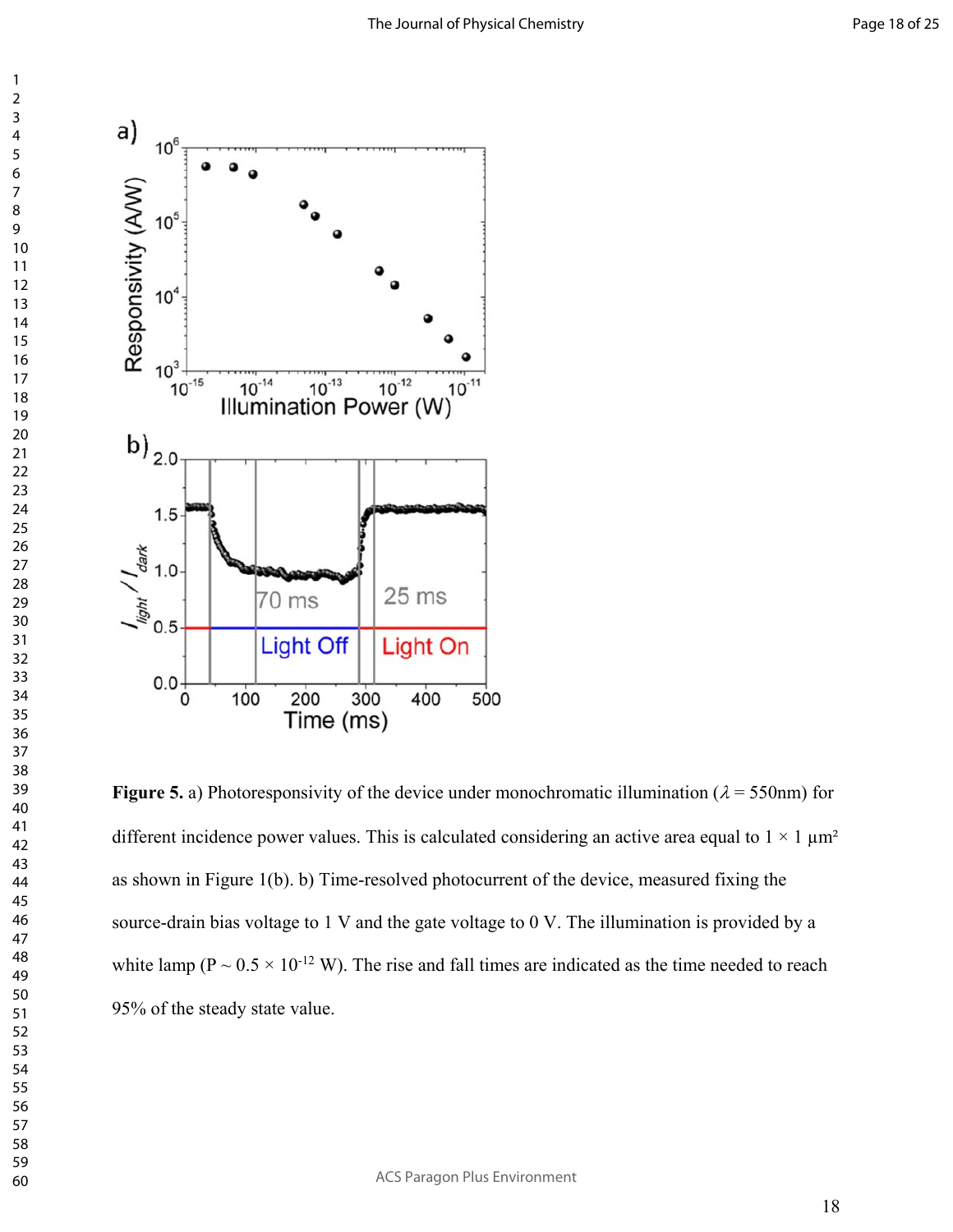#### ASSOCIATED CONTENT

#### **Supporting Information**.

The Supporting Information is available free of charge via the Internet at http://pubs.acs.org. Scheme of the CVD synthesis of the GNRs and absorption measurement. Characterization of the pristine graphene devices (without gap and before the GNR transfer). Raman characterization of the GNRs after the transfer on the multilayer graphene electrodes. Additional electrical characterization for the device presented in the main text and other devices with similar characteristics. Evaluation of the noise equivalent power.

#### AUTHOR INFORMATION

Corresponding Author

\*andrea.candini@nano.cnr.it Phone: +39 059 2058376

#### Note

The authors declare no competing financial interest.

#### ACKNOWLEDGMENT

This work has been partially supported by the Italian Ministry for Research (MIUR) through the Futuro In Ricerca (FIR) grant RBFR13YKWX, by the European Community through the FET-Proactive Project "MoQuaS", contract N.610449, by the European Union's Horizon 2020 research and innovation programme under grant agreement No. 696656 – GrapheneCore1, by the DFG Priority Program SPP 1459 and by the Office of Naval Research BRC Program. We thank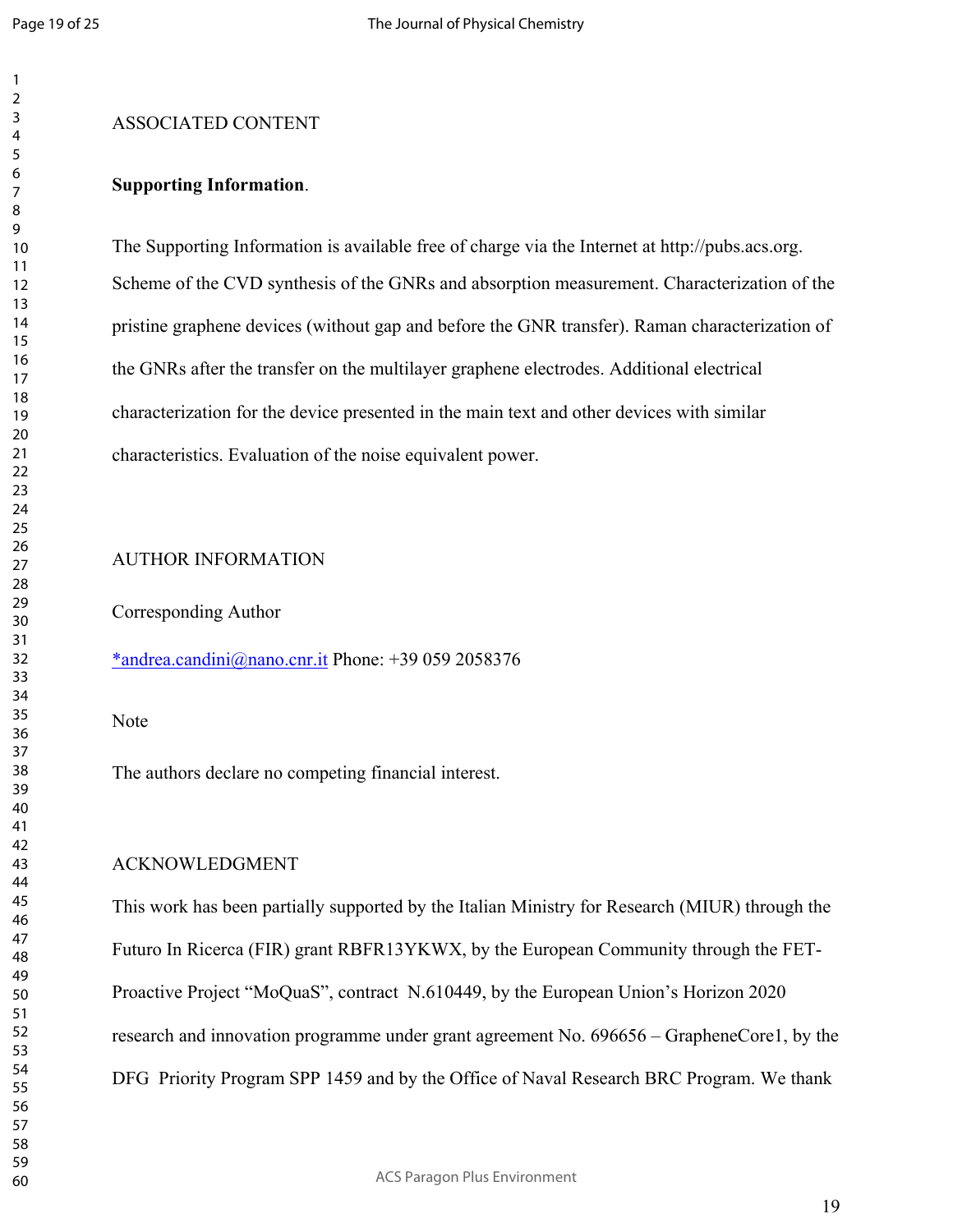F. Carillo and P. Pingue for support for the sample fabrication and the access to the nanofabrication facility of the Laboratorio NEST, Scuola Normale Superiore, Pisa, Italy.

#### REFERENCES

- 1. Castro Neto, A. H.; Guinea, F.; Peres, N. M. R.; Novoselov, K. S.; Geim, A. K. The electronic properties of graphene. *Rev. Mod. Phys.* **2009,** *81,* 109.
- 2. Yang, L.; Park, C.H.; Son, Y.W.; Cohen, M.L.; Louie, S.G. Quasiparticle energies and band gaps in graphene nanoribbons. *Phys. Rev. Lett.* **2007,** *99,* 186801.
- 3. Han, M.Y.; Ozyilmaz, B.; Zhang, Y.; Kim, P. Energy band-gap engineering of graphene nanoribbons. *Phys. Rev. Lett.* **2007,** *98,* 206805.
- 4. Jiao, L.Y.; Zhang, L.; Wang, X.R.; Diankov, G.; Dai, H.J. Narrow graphene nanoribbons from carbon nanotubes. *Nature* **2009,** *458,* 877-880.
- 5. Kosynkin, D.V. ; et al. Longitudinal unzipping of carbon nanotubes to form graphene nanoribbons. *Nature* **2009,** *458,* 872-876.
- 6. Cai, J.M.; et al. Atomically precise bottom-up fabrication of graphene nanoribbons. *Nature* **2010,** *466,* 470-473.
- 7. Cai, J.M. ; et al. Graphene nanoribbon heterojunctions. *Nature Nanotech.* **2014,** *9,* 896- 900.
- 8. Chen, Y.C. ; et al. Molecular bandgap engineering of bottom-up synthesized graphene nanoribbon heterojunctions. *Nature Nanotech.* **2015,** *10,* 156-160.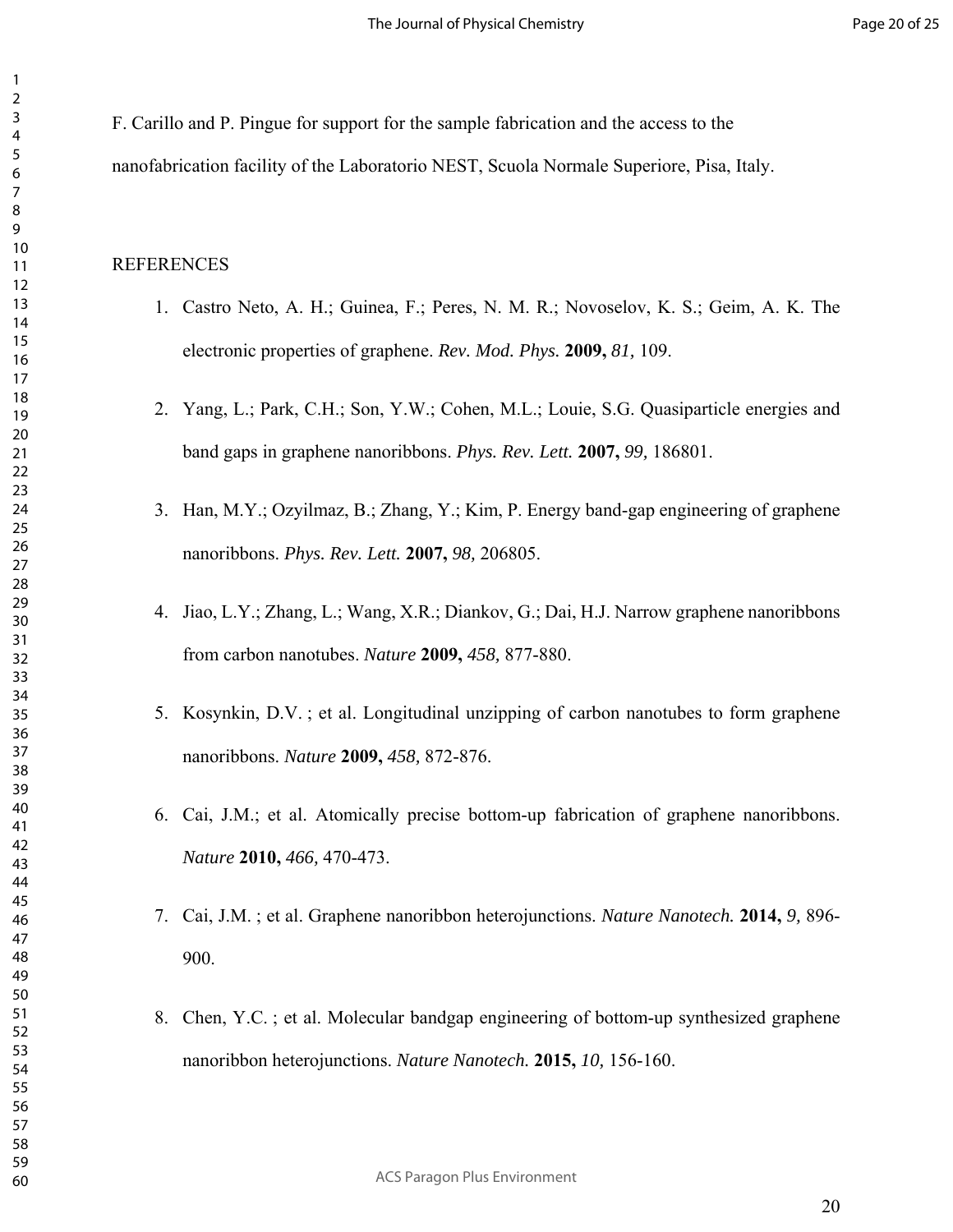- 
- 9. Chen, Z.; Zhang, W.; Wang, X.-Y.; Palma, C.-A.; Lodi Rizzini, A.; Liu, B.; Abbas, A.; Richter, N.; Martini, L.; Berger, R.; Klappenberger, F.; Mishra, N.; Coletti, C.; Kläui, M.; Candini, A.; Affronte, M.; Zhou, C.; De Renzi, V.; del Pennino, U.; Barth, J. V. Räder, H. J.; Narita, A.; Feng, X.; Müllen, K. Synthesis of Graphene Nanoribbons by Ambient-Pressure Chemical Vapor Deposition and Device Integration. *J. Am. Chem. Soc.* **2016,** *138,* 15488–15496.
- 10. Schwab, M.G. ; et al. Structurally defined graphene nanoribbons with high lateral extension. *J. Am. Chem. Soc.* **2012,** *134,* 18169-18172.
- 11. Narita, A.; et al. Synthesis of structurally well-defined and liquid-phase-processable graphene nanoribbons. *Nature Chem.* **2014,** *6,* 126-132.
- 12. Bonaccorso, F.; Sun, Z.; Hasan, T.; Ferrari, A. C. Graphene photonics and optoelectronics. *Nature Photon.* **2010,** *4,* 611 - 622.
- 13. Yang, L.; Cohen, M. L.; Louie, S. G. Excitonic effects in the optical spectra of graphene nanoribbons. *Nano Lett.* **2007,** *7,* 3112–3115.
- 14. Prezzi, D.; Varsano, D.; Ruini, A.; Marini, A.; Molinari, E. Optical properties of graphene nanoribbons: The role of many-body effects. *Phys. Rev. B* **2008,** *77,* 041404.
- 15. Denk, R.; et al. Exciton-dominated optical response of ultra-narrow graphene nanoribbons. *Nature Commun*. **2014,** *5,* 4253.
- 16. Sakaguchi, H.; Kawagoe, Y.; Hirano, Y.; Iruka, T.; Yano, M.; Nakae, T. Width-Controlled Sub-Nanometer Graphene Nanoribbon Films Synthesized by Radical-Polymerized Chemical Vapor Deposition. *Adv. Mater.* **2014,** *26,* 4134–4138.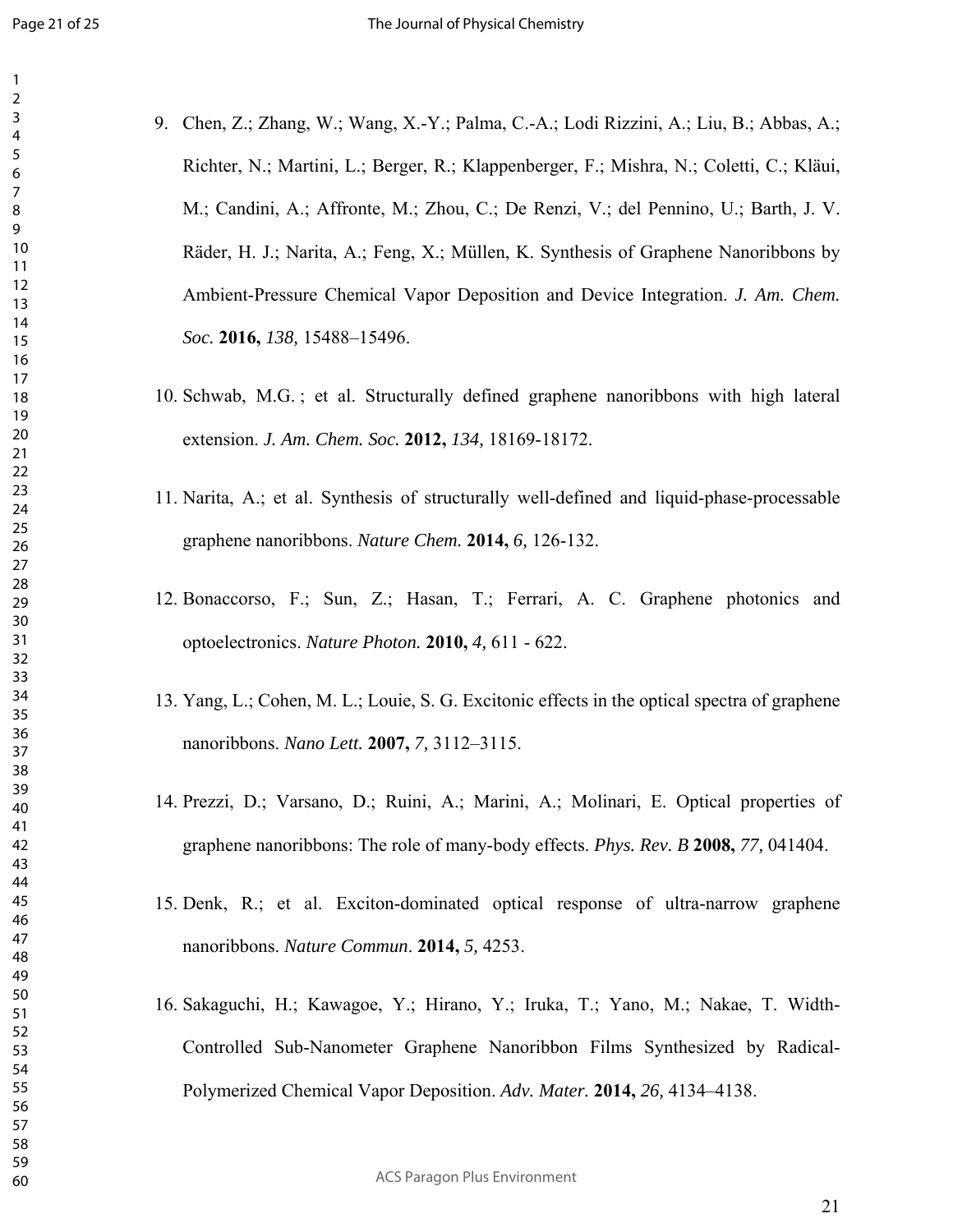- 17. Kim, K. S.; et al. Large-scale pattern growth of graphene films for stretchable transparent electrodes. *Nature* **2009,** *457,* 706–710.
- $18.$  Yu, L.; et al. Graphene/MoS hybrid technology for large-scale two-dimensional electronics. *Nano Lett.* **2014,** *14,* 3055–3063.
- 19. Cui, X.; et al. Multi-terminal transport measurements of MoS using a van der Waals heterostructure device platform. *Nature Nanotech.* **2015,** *10,* 534–540.
- 20. Lui, Y.; et al. Toward barrier free contact to Molybdenum Disulfide using graphene electrodes. *Nano Lett.* **2015,** *15,* 3030-3034.
- 21. Kang, J.; Sarkar, D.; Khatami, Y.; Banerjee, K. Proposal for all-graphene monolithic logic circuits. *Appl. Phys. Lett.* **2013,** *103,* 083113.
- 22. Berger, C.; Song, Z.; Li, X.; Wu, X.; Brown, N.; Naud, C.; Mayou, D.; Li, T.; Hass, J.; Marchenkov, A. N.; Conrad, E. H.; First, P. N.; de Heer, W. A.; Electronic Confinement and Coherence in Patterned Epitaxial Graphene. *Science* **2006,** *312,* 1191- 1196.
- 23. Convertino, D.; Rossi, A.; Miseikis, V.; Piazza, V.; Coletti, C. Thermal decomposition and chemical vapor deposition: a comparative study of multi-layer growth of graphene on SiC(000-1). *MRS Advances* **2016,** *1,* 3667-3672.
- 24. Candini, A.; et al. Electroburning of few-layer graphene flakes, epitaxial graphene, and turbostratic graphene discs in air and under vacuum. *Beilstein J. of Nanotech.* **2015,** *6,* 711-719.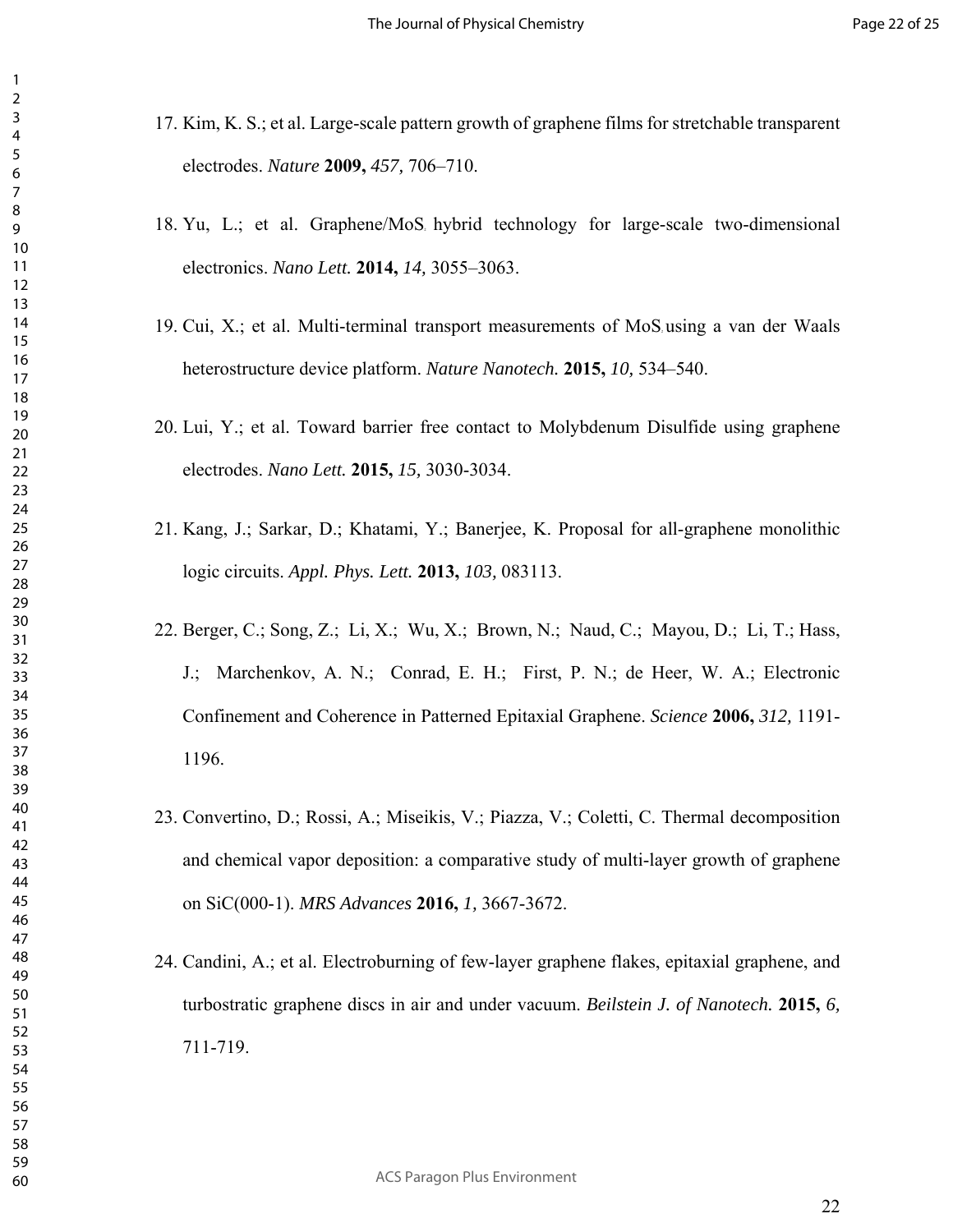- 25. Shivaraman, S.; Chandrashekhar, M. V. S.; Boeckl, J. J.; Spencer, M. G. Thickness Estimation of Epitaxial Graphene on SiC Using Attenuation of Substrate Raman Intensity. *J. Electron. Mater.* **2009,** *38,* 725-730.
	- 26. Bennett, P. B. ; et al. Bottom-up graphene nanoribbon field-effect transistors. *Appl. Phys. Lett.* **2013,** *103,* 253114.
	- 27. Konstantatos, G.; et al. Hybrid graphene–quantum dot phototransistors with ultrahigh gain. *Nature Nanotechnol.* **2012,** *7,* 363–368.
	- 28. Koppens, F. H. L.; Mueller, T.; Avouris, Ph.; Ferrari, A. C.; Vitiello, M. S.; Polini, M. Photodetectors based on graphene, other two-dimensional materials and hybrid systems. *Nature Nanotech.* **2014,** *9,* 780-793.
	- 29. Hicks, J. ; Shepperd, K. ; Wang, F. ; Conrad, E. H. The structure of graphene grown on the SiC (000-1) surface *J. Phys. D : Appl. Phys.* **2012,** *45,* 154002.
	- 30. Lui, R.; et al. Gate Modulation of Graphene-ZnO Nanowire Schottky Diode. *Sci. Rep.* **2015,** *5,* 10125.
	- 31. Mueller, T.; Xia, F.; Avouris, P. Graphene photodetectors for high-speed optical communications. *Nature Photon.* **2010,** *4,* 297–301.
	- 32. Soavi, G.; et al. Exciton–exciton annihilation and biexciton stimulated emission in graphene nanoribbons. *Nat. Commun.* **2016,** *7,* 11010.
	- 33. Lopez-Sanchez, O.; Lembke, D.; Kayci, M.; Radenovic, A.; Kis, A. Ultrasensitive photodetectors based on monolayer MoS2. *Nature Nanotech.* **2013,** *8,* 497–501.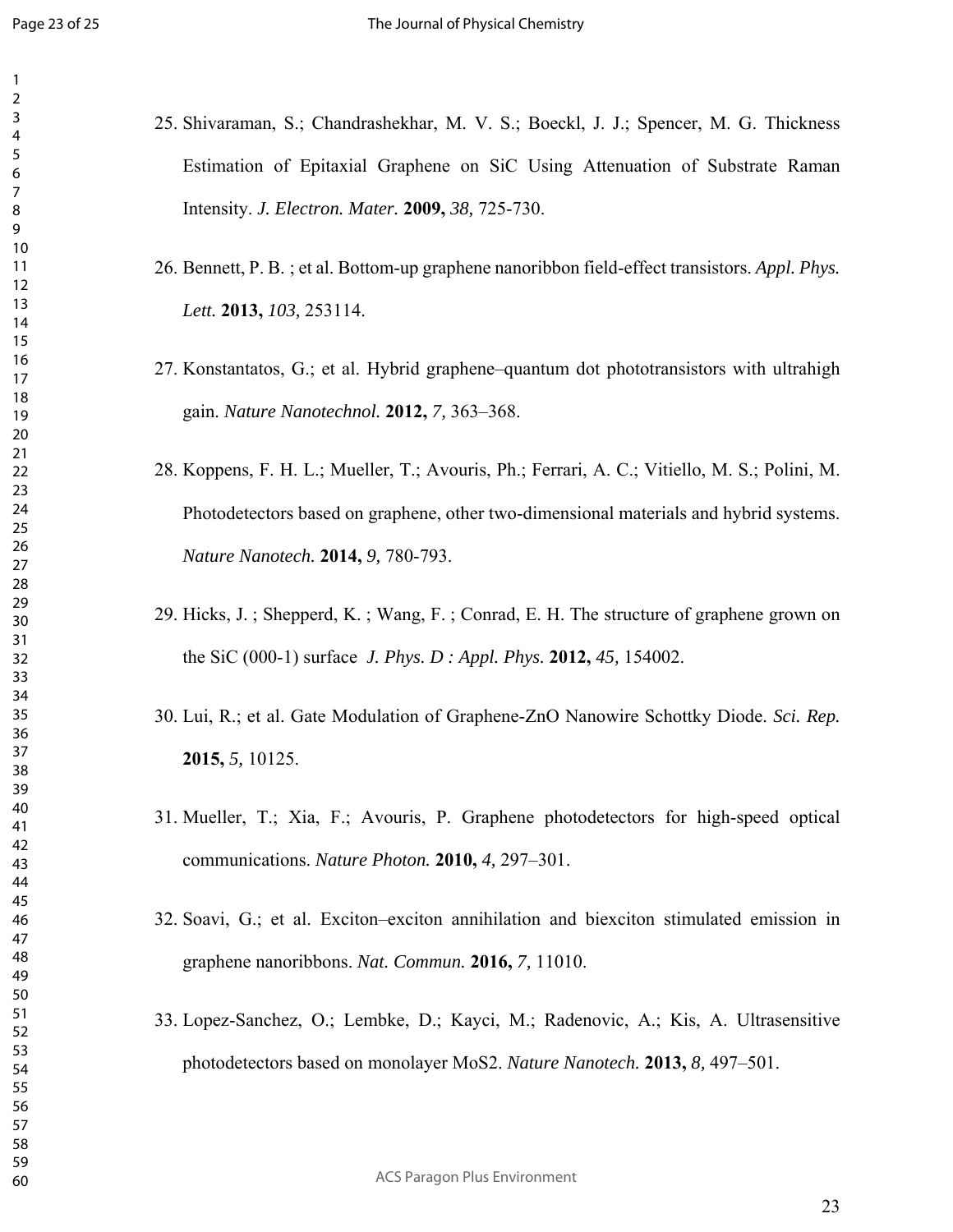- 34. Island, J. O.; Blanter, S. I.; Buscema, M.; van der Zant, H. S. J.; Castellanos-Gomez, A. Gate Controlled Photocurrent Generation Mechanisms in High-Gain In2Se3 Phototransistors. *Nano Lett.* **2015,** *15,* 7853-7858.
- 35. Krainak, M. A.; Sun, X.; Yang, G.; Lu, W. Comparison of linear-mode avalanche photodiode lidar receivers for use at one-micron wavelength. *Proc. SPIE* **2010,** *7681,* 76810Y.
- 36. Geim, A. K.; Grigoreva, I. V. Van der Waals heterostructures. *Nature* **2013,** *499,* 419- 425.
- 37. Castellanos-Gomez, A.; Buscema, M.; Molenaar, R.; Singh, V.; Janssen, L.; van der Zant, H. S. J.; Steele, G. A. Deterministic transfer of two-dimensional materials by alldry viscoelastic stamping. *2D Mater.* **2014,** *1,* 011002.